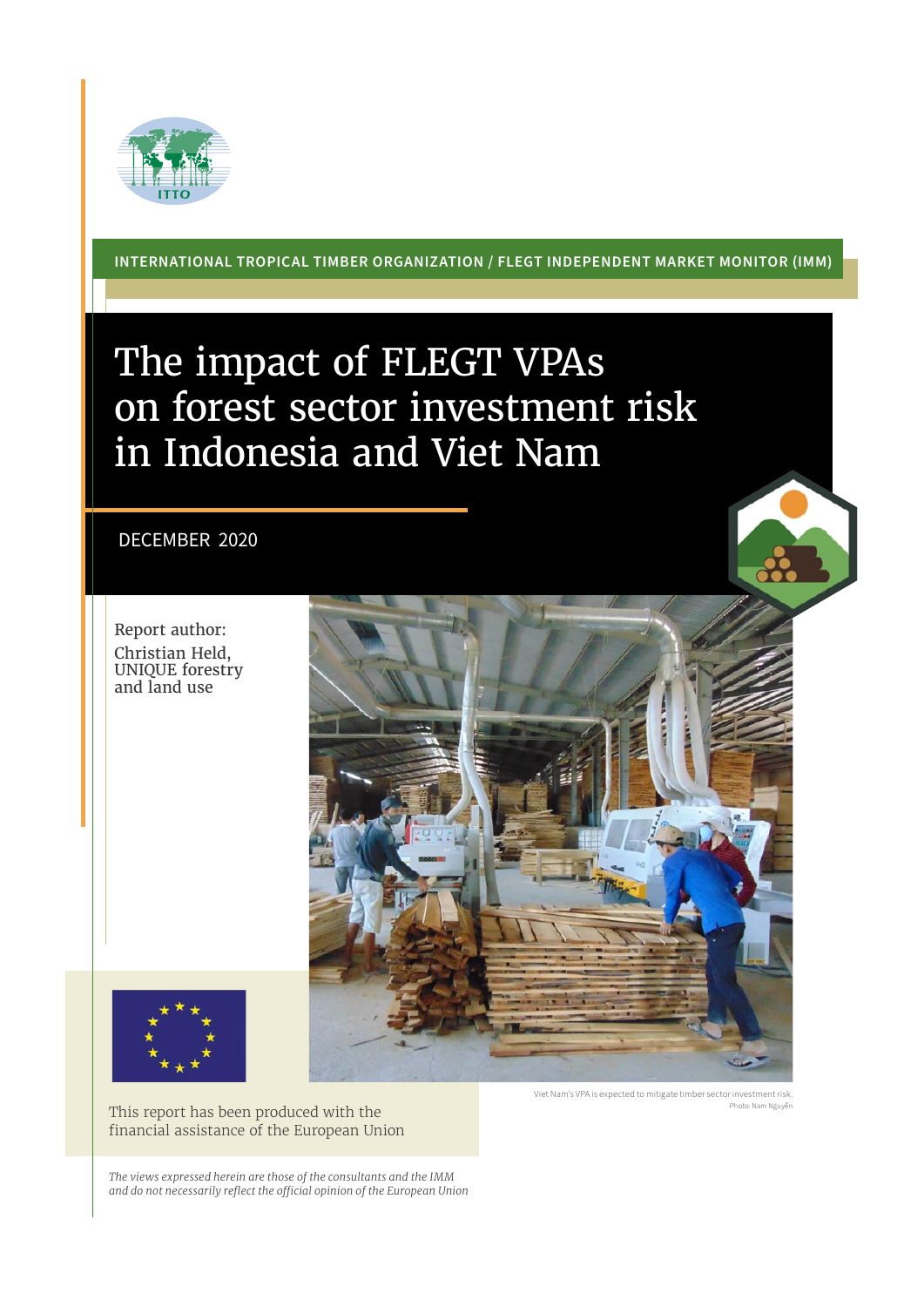## List of Acronyms

| CoViD-19     | Corona Virus Disease 2019                             |
|--------------|-------------------------------------------------------|
| <b>FLEGT</b> | Forest Law Enforcement, Governance and Trade          |
| <b>IDR</b>   | Indonesian Ringgit (local currency)                   |
| <b>IMM</b>   | Independent Market Monitor                            |
| <b>ITTO</b>  | International Tropical Timber Organization            |
| <b>ISIC</b>  | International Standard Industrial Classification      |
| LAS          | Legality Assurance System                             |
| <b>SFM</b>   | Sustainable Forest Management                         |
| <b>SFE</b>   | State Forest Enterprise                               |
| <b>SME</b>   | Small and Medium Enterprises                          |
| <b>SNA</b>   | System of National Accounts                           |
| <b>SVLK</b>  | National Timber Legality Assurance System (Indonesia) |
| <b>TLAS</b>  | Timber Legality Assurance System                      |
| USD/US\$     | U.S. Dollar                                           |
| <b>VND</b>   | Vietnamese Dong (local currency)                      |
| <b>VPA</b>   | Voluntary Partnership Agreement                       |

#### **About the IMM**

Co-funded by the European Union and managed by the International Tropical Timber Organization (ITTO), the role of the Independent Market Monitor (IMM) is to use trade flow analysis and market research to independently assess trade and market impacts of FLEGT Voluntary Partnership Agreements (VPAs) in the EU and partner countries.

#### **About the ITTO**

The ITTO is an intergovernmental organization promoting the conservation and sustainable management, use and trade of tropical forest resources. Its members represent the bulk of the world's tropical forests and of the global tropical timber trade. ITTO develops internationally agreed policy documents to promote sustainable forest management and forest conservation and assists tropical member countries to adapt such policies to local circumstances and to implement them in the field through projects. In addition, ITTO collects, analyses and disseminates data on the production and trade of tropical timber and funds projects and other actions aimed at developing sustainable forest industries at both community and industrial scales.

© ITTO 2020. This work is copyright. Except for the ITTO logo, graphical and textual information in this publication may be reproduced in whole or in part, provided that it is not sold or put to commercial use and its source is acknowledged.

#### Disclaimer

The designation employed and the presentation of material herein do not imply the expression of any opinion whatsoever concerning the legal status of any country, territory, city or area, or of its authorities or concerning the delimitation of its frontiers and boundaries.

The contents of this report are the sole responsibility of ITTO and its IMM project and under no circumstances can be regarded as reflecting the position of the European Union.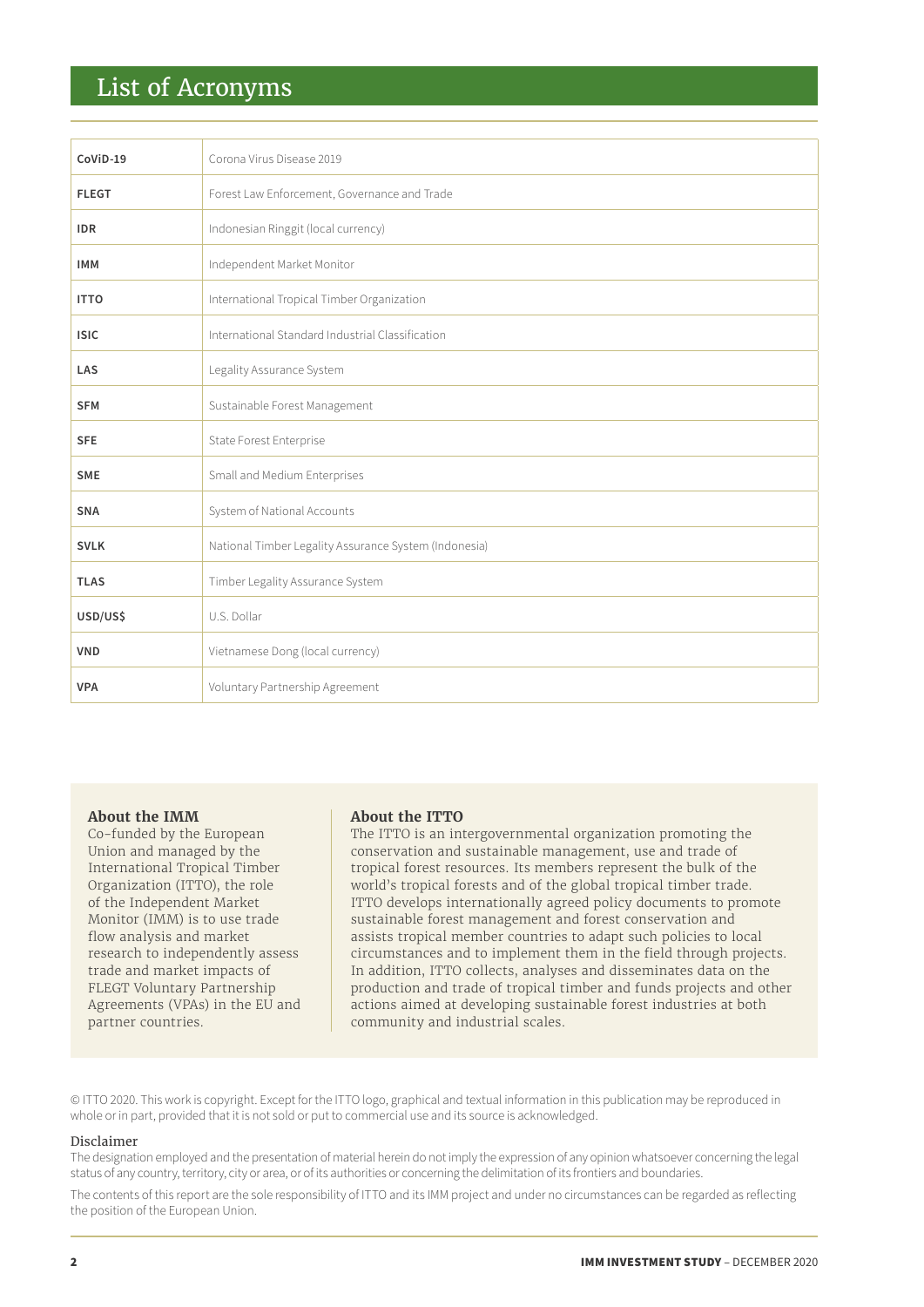| $\mathbf{1}$         | <b>Executive Summary</b>                                                                                                                                           | 4            |
|----------------------|--------------------------------------------------------------------------------------------------------------------------------------------------------------------|--------------|
| 2                    | Introduction                                                                                                                                                       | 6            |
| 2.1                  | <b>FLEGT</b>                                                                                                                                                       | 6            |
| 2.2                  | Previous work on FLEGT VPAs and forest sector investments                                                                                                          | 6            |
| 3                    | Approach                                                                                                                                                           | 7            |
| 3.1                  | Rationale and scope of the study                                                                                                                                   | 7            |
| 3.2                  | Forest sector data                                                                                                                                                 | $8\,$        |
| 3.3                  | Enterprise and stakeholder interviews                                                                                                                              | 8            |
| 4                    | The impact of the VPA on Forest sector investment in Viet Nam                                                                                                      | 9            |
| 4.1                  | Review of investments in the Vietnamese forest sector                                                                                                              | 9            |
| 4.2                  | Enterprise perspectives on the impact of the VPA on forest sector investment in Viet Nam                                                                           | 10           |
| 4.2.1                | FLEGT VPA potential to mitigate forest sector investment risk in Viet Nam                                                                                          | 10           |
| 4.2.2                | Impact of FLEGT VPA on enterprise crisis resilience in Viet Nam                                                                                                    | 12           |
| 5                    | The impacts of the VPA on Forest sector investment in Indonesia                                                                                                    | 13           |
| 5.1                  | Review of investments in the Indonesian forest sector                                                                                                              | 13           |
| 5.2                  | Enterprise perspectives on the impact of the VPA on forest sector investment in Indonesia                                                                          | 14           |
| 5.2.1<br>5.2.2       | FLEGT VPA potential to mitigate forest sector investment risk in Indonesia<br>Impact of FLEGT VPA on enterprises' crisis resilience in Indonesia                   | 15<br>16     |
| 6                    | Conclusions                                                                                                                                                        | 18           |
|                      |                                                                                                                                                                    |              |
| 7                    | Reference list                                                                                                                                                     | 18           |
| 8                    | Annex                                                                                                                                                              | 19           |
| 8.1                  | Annex 1: Enterprise questionnaire                                                                                                                                  | 19           |
| 8.2                  | Annex 2: Description of interviewed enterprises and actors                                                                                                         | 21           |
| 8.3                  | Annex 3: Wood products trade and consumption Viet Nam and Indonesia                                                                                                | 22           |
|                      | List of tables                                                                                                                                                     |              |
| Table 1:             | Perception of enterprises on VPA impact on investment criteria in Viet Nam                                                                                         | 12           |
| Table 2:             | Support requirements of Vietnamese enterprises to manage CoViD impacts                                                                                             | 13           |
| Table 3:             | Perception of enterprises on VPA impact on investment criteria in Indonesia                                                                                        | 16           |
| Table 4:<br>Table 5: | Support requirements of Indonesian enterprises to manage CoViD impacts<br>Enterprise sample Viet Nam                                                               | $17\,$<br>21 |
| Table 6:             | Enterprise sample Indonesia                                                                                                                                        | 21           |
| Table 7:             | Institutional actors interviewed for Viet Nam and Indonesia                                                                                                        | 21           |
|                      | List of figures                                                                                                                                                    |              |
|                      | Figure 1: Annual increase in fixed assets in Viet Nam's forest sub-sectors and VPA timeline (2000 to 2018)                                                         | 4            |
|                      | Figure 2: Annual increase in fixed assets for medium and large scale enterprises within Indonesian                                                                 | 5            |
|                      | forest sub-sectors and VPA timeline (1998 to 2017)                                                                                                                 |              |
|                      | Figure 3: Negotiation of a VPA process<br>Figure 4: Annual increase in fixed assets in Viet Nam's forest sub-sectors (2000 to 2018)                                | 6<br>9       |
|                      | Figure 5: Development of forest sector investment in Viet Nam (2000 to 2018)                                                                                       | 9            |
|                      | Figure 6: Development of the number of forest sector enterprises, Viet Nam (2004 to 2018)                                                                          | 10           |
|                      | Figure 7: Annual increase in fixed assets for medium and large-scale enterprises within                                                                            | 13           |
|                      | Indonesian forest sub-sectors (1998 to 2017)                                                                                                                       |              |
|                      |                                                                                                                                                                    |              |
|                      | Figure 8: Development of forest sub-sector investment in Indonesia (1998 to 2018)<br>Figure 9: Number of forest sub-sector enterprises in Indonesia (1998 to 2018) | 14<br>15     |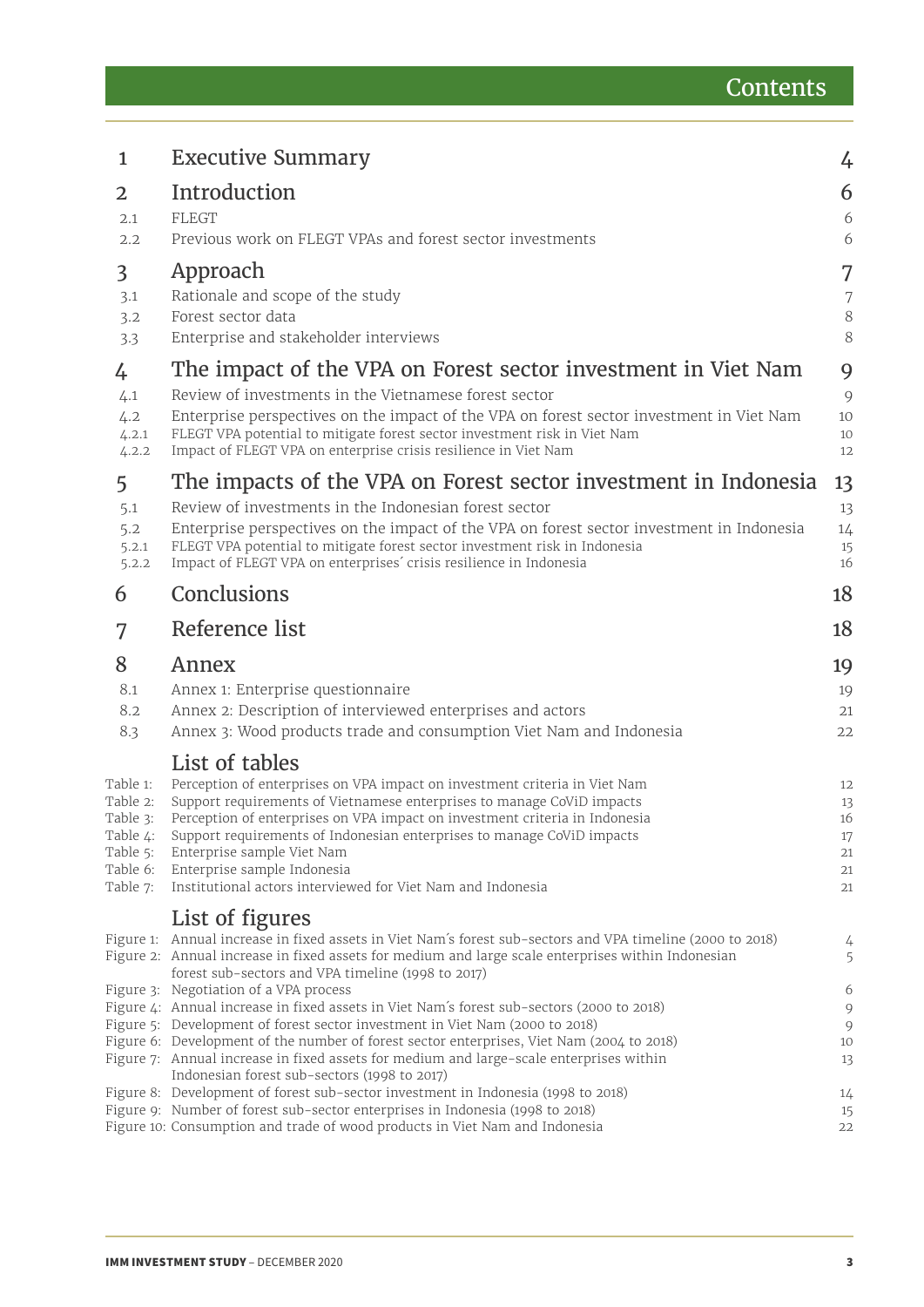# <span id="page-3-0"></span>Executive Summary

## **Background**

In 2018, the Independent Market Monitor (IMM) commissioned a scoping study on forest sector investment in FLEGT VPA partner countries. The study provided a baseline for monitoring the potential impact of FLEGT VPA implementation and FLEGT-licensing on investment in the forest sector.

The 2018 study had concluded that further monitoring of correlations between the FLEGT VPA process and forest sector investment should be limited to countries issuing FLEGT Licences, as in other countries the scope of reforms was considered insufficient to have any identifiable impact on forest sector investment.

Acting on this recommendation, IMM commissioned a follow-up study of FLEGT impact on forest sector investment, the investment enabling environment and forest sector resilience to economic crisis in Indonesia. Viet Nam was also included in the study as well for the following reasons:

- **•** Viet Nam is a regional competitor to Indonesia in the wood and forest products sector and a key processing hub.
- **•** Availability and quality of investment data allows for monitoring of investment activity in Viet Nam over a relevant period of time.

For both countries, most recent time series of forest sector investment data was retrieved from the Systems of National Accounts. The historical fluctuations of forest sector investments were contrasted against

## **Key outcomes Viet Nam**

- **•** Comparison of the time periods before and after the start of VPA negotiations in 2010 shows a significant increase in average investment volumes per year after 2010. The average annual investment volume in the forest sector increased from US\$415 million pre-2010 to US\$690 million after VPA negotiations started.
- **•** However, survey respondents did not mention that the VPA negotiations had influenced their investment decisions. They attributed the increase in forest sector investment in the period after 2010 to important reforms of the economic system in Viet Nam, especially the WTO membership (2007) and subsequent government resolutions to reforming the investment enabling environment in 2010 and in 2011.
- **•** For the VPA implementation period post-2019, survey respondents expect that the Timber Legality Assurance System (TLAS) will substantially improve transparency in timber trade, including imports, exports and domestic trade flows.
- **•** The enterprises primarily perceived the VPA as an instrument to provide proof of the legal and sustainable origin of wood products and thus secure improved access to regulated markets.
- **•** Further, Vietnamese enterprises saw potential for the operational VPA in the post-2020 period in terms of market risk mitigation and capital mobilization.
- **•** The enterprises emphasized that accelerating the implementation of the TLAS to cover the entire forest

the VPA negotiation and implementation process in each country.

To contextualize and add qualitative aspects to the statistical investment data, interviews with medium and large sized enterprises were conducted in July and August 2020 in each country. In addition, a set of interviews with institutional actors from sector associations, civil society and relevant ministries was conducted.

Due to the limited number of interviews, the results of this study cannot necessarily be considered representative of the entire forest sector in the two countries. However, the information presented has been validated and approved by forest sector experts from Indonesia and Viet Nam.

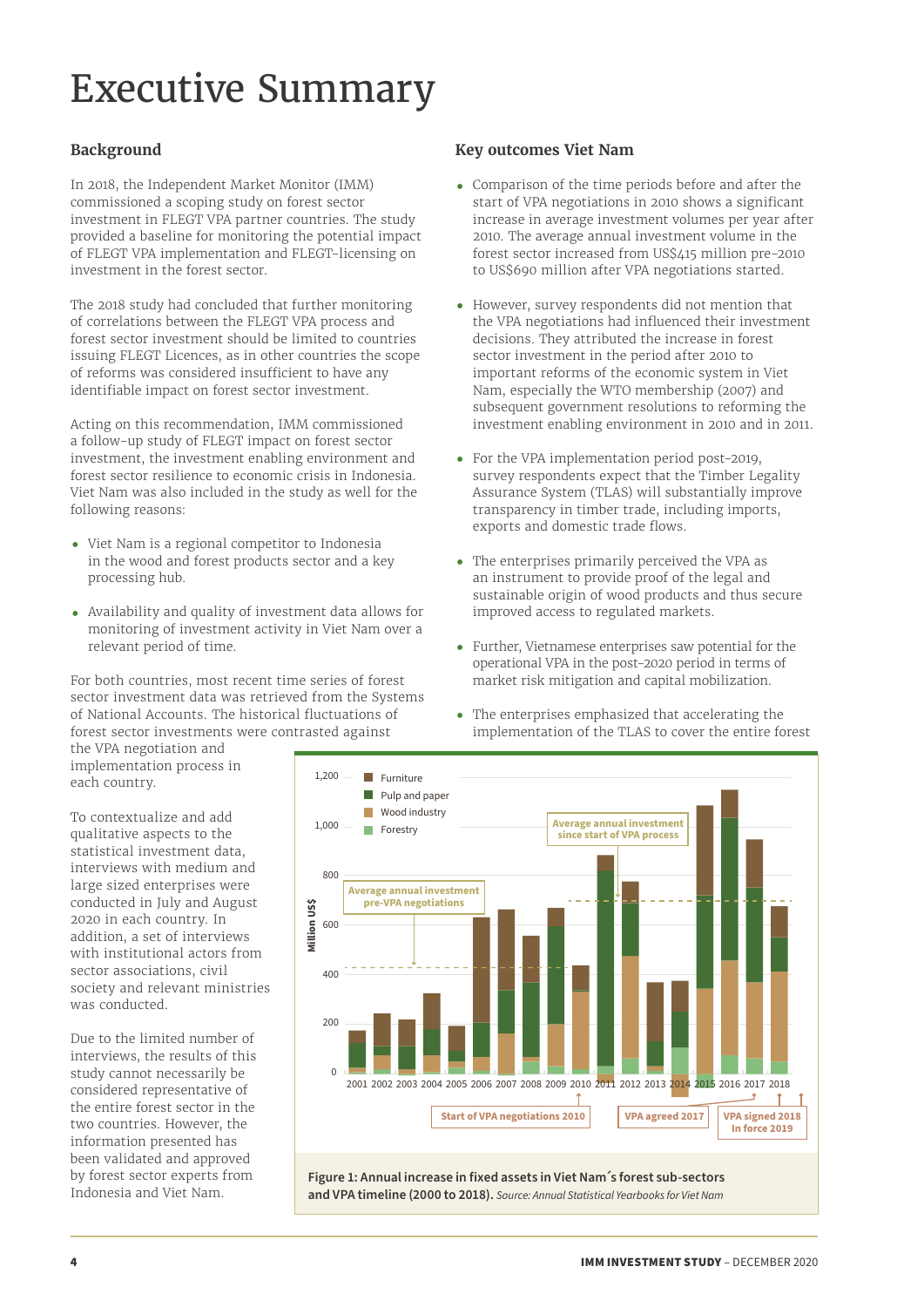<span id="page-4-0"></span>

sector is crucial to ensure international credibility and reputation of Vietnamese wood products exports in the EU and other regulated markets.

**•** In light of the CoViD-19 pandemic, the VPA is expected to have a stabilizing effect on Vietnamese export market shares in regulated markets.

## **Key outcomes Indonesia**

- **•** Average annual forest sector investment almost doubled in the decade after the beginning of VPA negotiations (2007 to 2017) to reach US\$3.1bn per annum. Between 1998 and 2006 forest sector investment was US\$1.7 billion per annum.
- **•** After 2010, the year when the VPA was agreed, the focus of investment has shifted from pulp and paper towards wood processing and furniture manufacturing.
- **•** Survey respondents partly attributed the increase in investment in the wood and furniture sectors to improvements related to the FLEGT VPA process. These included improved Indonesian market access to regulated markets and substantial improvements in forest sector governance.
- **•** Companies perceived positive impacts of the VPA on mitigating the economic effects of the CoViD-19 crisis by avoiding illegal logging and maintaining access to regulated markets for the post-crisis phase.
- **•** With a view to post-crisis recovery, a key message from respondents was the need to boost export sales and intensify marketing efforts for Indonesian wood products. A number of respondents voiced dissatisfaction with EU efforts to "promote a favorable position" of

products covered by the VPA in the EU market and felt that more needed to be done in the EU to comply with Article 13 of the VPA, which addresses this topic.

#### **Conclusions**

The 2019 baseline study demonstrated that a FLEGT VPA alone cannot compensate for the lack of market drivers, such as an investment friendly environment, efficient production systems and favourable cost situation, among many other factors. However, the 2020 study indicates that in countries where all or some of the above criteria are met, as is the case in Viet Nam and Indonesia, VPAs can improve the investment enabling environment in the forest sector by:

- **•** Creating improved access to regulated markets;
- **•** Improving access to capital and investors through the formalization of forest sector enterprises;
- **•** Eliminating market distortions through illegal competition;
- **•** Establishing good forest governance, addressing social and environmental risk factors;
- **•** Ensuring long term viability of operations by enhancing sustainable forest management practices.

To further strengthen the positive impacts of VPAs on forest sector investment, the following aspects should be considered:

- **•** Expanding demand from regulated markets (i.e. support the development of timber legislation in additional countries, for example China or India);
- **•** Strengthening the market position of FLEGT licensed products through improved marketing efforts and preferential treatment (e.g. in public procurement);
- **•** Promoting FLEGT licensing as a factor to improve the credit rating of forest sector enterprises in VPA countries;
- **•** Ensuring formalization of all market participants once a VPA is signed and implemented;
- **•** Minimising additional costs for producers, for example by developing digital solutions for documentation and monitoring;
- **•** Ensuring that no shortages of regulated timber occur due to limitations for implementing the Timber Legality Assurance Systems (i.e. technical and personal resources to operate the system).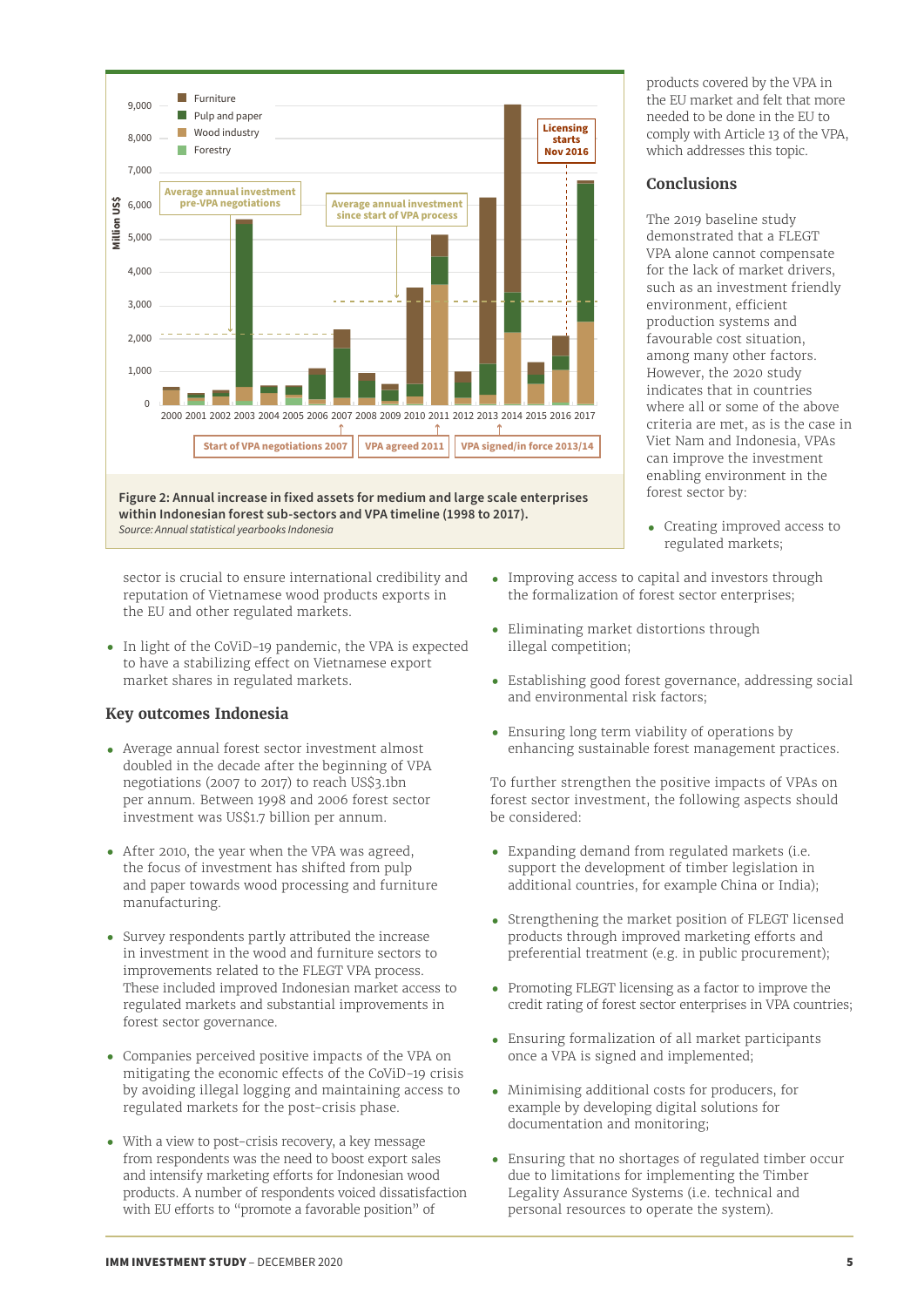## <span id="page-5-0"></span><mark>2</mark> Introduction

## **2.1 FLEGT Action Plan**

Illegal logging can have drastic impacts on natural forests. Environmental impacts include deforestation, loss of biodiversity and emission of greenhouse gases. Social impacts include conflict with indigenous populations, human rights abuses, corruption and worsening of poverty.

The EU FLEGT Action Plan<sup>1</sup> is an initiative to combat illegal logging and related trade that was established in 2003 and aims to address the above issues by providing various kinds of private and public sector support as well as economic incentives via legislative measures.

The plan involves activities and measures to combat illegal logging including regulation to prevent EU businesses from importing or trading illegal timber. In 2005, the EU adopted Regulation (EC) No 2173/2005<sup>2</sup> of 20 December 2005 *on the establishment of a FLEGT licensing scheme for imports of timber into the European Community* (FLEGT Regulation), as part of the implementation of the FLEGT Action Plan. The FLEGT Regulation lays down rules for the implementation of the FLEGT licensing scheme through the conclusion of Voluntary Partnership Agreements (VPAs; see *Figure 3*) with timber producing countries, including a requirement for imports into the EU of timber products originating in FLEGT partner countries to be covered by a FLEGT Licence.

By the end of 2020, seven countries had signed and ratified a VPA with the EU, with only one of them, Indonesia, having a started FLEGT licensing in November 2016. This means that currently only Indonesian timber is recognied as legal without requiring further due diligence under the EU Timber Regulation. The remaining six countries are currently in different stages of the VPA implementation. Another eight countries are negotiating or have initialed a VPA with the EU. These 15 countries are known as VPA partner countries.

## **2.2 Previous work on FLEGT VPAs and forest sector investments**

In late 2018, IMM commissioned a study on the potential of FLEGT VPAs to mitigate typical forest sector investment risks (IMM, 2019). The underlying assumption for this study was that implementation of FLEGT VPAs attracts legal and sustainable forest sector investments. The study surveyed domestic and international investors in eight VPA countries<sup>3</sup> to analyze this relationship in detail. The study concluded that:

**•** International forest sector investors are increasingly interested in FLEGT VPA partner countries. This interest mainly focuses on Asia and Latin America, while Africa is still maturing as an investment destination. International investments mainly target industrial plantations and large wood industries.



1. https://eur-lex.europa.eu/legal-content/EN/TXT/?uri=CELEX%3A52003DC0251

<sup>2.</sup> OJ L 347, 30.12.2005, p.1.

<sup>3.</sup> Indonesia, Viet Nam, Ghana, Cameroon, Republic of the Congo, Liberia, Central African Republic, Honduras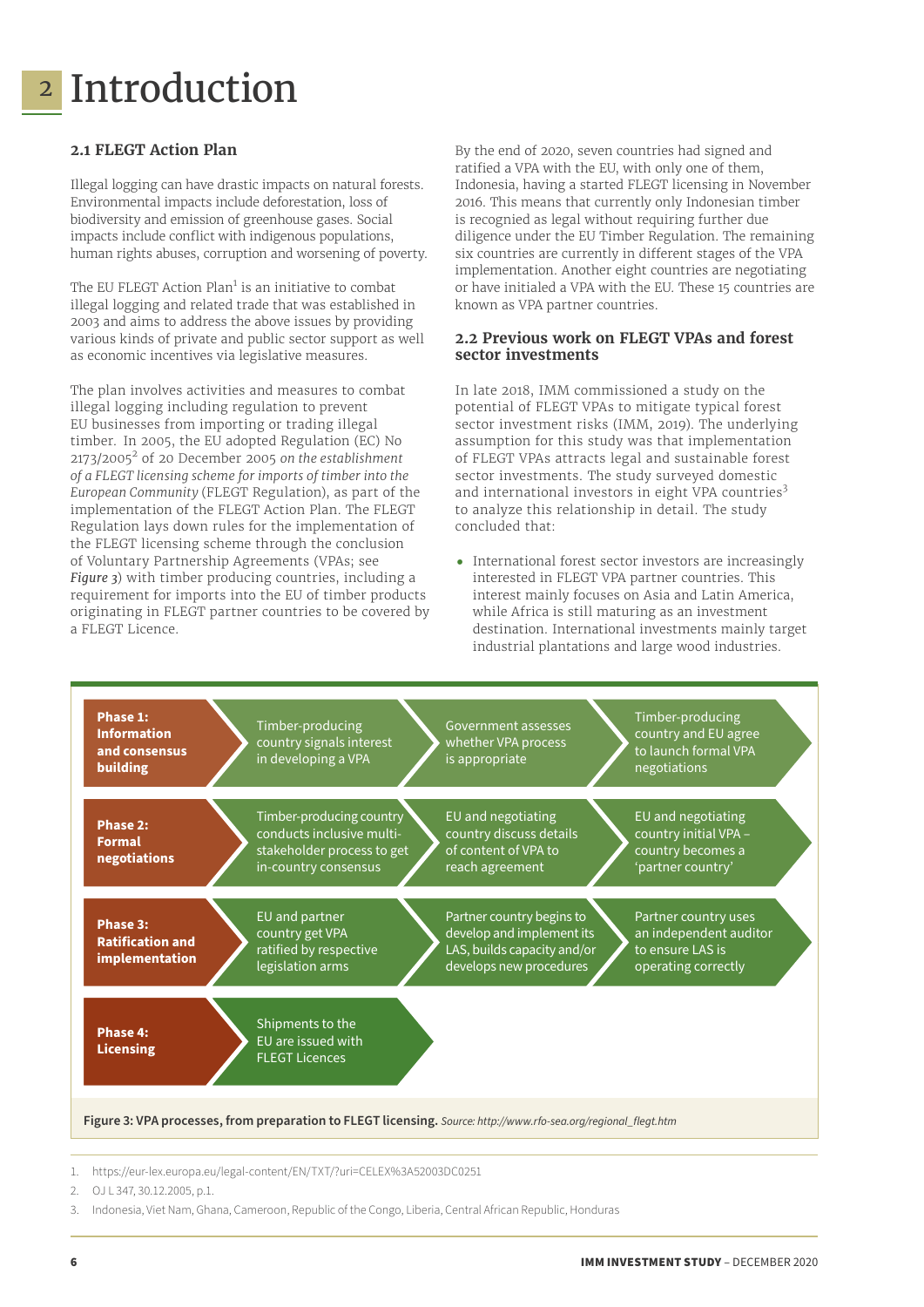- <span id="page-6-0"></span>**•** Besides international investors, there are a large number of domestic enterprises in VPA countries, which invest in a wide spectrum of forest sub-sectors and value chains (both natural forests and plantation based);
- **•** Especially investors who target international markets and are invested in natural forest-based value chains perceived VPAs as important for mitigating investment risks;
- **•** Large-scale investors in plantation-based operations did not perceive VPAs as being of major relevance. Thus, the potential of VPAs to attract major plantation investment and influence investment strategies in this market were concluded to be limited at present;
- **•** Nonetheless, large scale plantation investors also felt they might benefit from other impacts of VPAs, such as the overall improvement of forest governance and coherent forest sector policies;
- **•** SMEs articulated that VPAs could positively influence their investment decisions if the process improved access to capital, raw materials and market opportunities. On the other hand, investors said that SMEs might also divest or exit the sector if VPAs restricted such access;
- **•** Activities related to VPA implementation that directly affect the enabling environment for investment are not (yet) widely recognized in the investor landscape. This is partly because these actions have not yet been implemented in most VPA partner countries, and partly because these actions are not visible or well-communicated;
- **•** Investors acknowledged the positive impacts the VPA process may have on sector reform in the VPA countries, though there were several complaints regarding the lengthiness of the process, with only one country having reached the FLEGT licensing stage;
- **•** There was a general perception that FLEGT VPAs´ positive impact on international timber trade remains limited until China and India implement timber import regulations, which also give preferential treatment to FLEGT-licensed timber<sup>4</sup>.
- **•** The implementation of VPAs promotes the formalization of enterprises in VPA partner countries. This broadens the scope of bankable projects for international investors and also enhances the technical and managerial capacities of these enterprises.

The 2019 study concluded that an operational VPA, i.e. a VPA that enables a country to issue FLEGT Licences, was seen as a positive factor when considering potential investments. Drawing on this conclusion, IMM commissioned this follow-up study looking at the forest sectors of Indonesia and Viet Nam. At the time of writing, Indonesia was the only FLEGT-licensing partner country, while Viet Nam is progressing through the VPA implementation process and plays a key role as a processing hub for timber products. The aim of this study was to obtain more detailed information on VPA related investment criteria and draw lessons for future implementation of VPAs with a more inclusive focus on private sector investment risk mitigating opportunities.

# Approach

## **3.1 Rationale and scope of the study**

The IMM study on the potential of FLEGT VPAs to mitigate typical forest sector investment risks (IMM, 2019) concluded that an operational VPA was seen as a positive factor when considering potential investments. Thus, the aim of this study was to assess the current and potential impact of FLEGT licensing and VPA implementation on reducing risk and improving the investment-enabling environment in the Vietnamese and Indonesian forest sectors.

Investment in forestry depends on a set of factors. Each of these factors is assessed by investors for opportunities and risks before an investment decision is made. From the perspective of an investor in the forest sector, risks are typically grouped into three categories<sup>5</sup>:

- **• Project risk –** these risks are directly related to the technical operation of an asset in the forest sector. Among other factors, these include: site conditions, productivity, production costs, financing requirements, cash flow profile, overall complexity, presence of offtakers, product prices, as well as natural hazards;
- **• Forest sector risk** these risk factors include sector specific policies, taxes and incentives, competition, level of differentiation, level of formalization and legality, access to land/forests and tenure security, environmental and social safeguards and requirements, among others;
- **• Country risk** this includes all other factors surrounding project and sector risk, including for
- 4. This perception indicates that the role of China, while significant, tends to be overrated. IMM analysis demonstrates that in 2019 66.5% of global tropical timber and timber product exports were destined for countries with regulatory measures to eliminate illegal trade. The proportion of wood product exports destined for regulated countries was even higher for VPA partner countries. In 2019, 79% of all wood products exports by FLEGT licensing and VPA implementing countries was destined for regulated markets. https://www.flegtimm.eu/index. php?view=article&id=264:goal-of-closing-world-markets-to-illegal-wood-products-well-advanced&catid=20:project-news .
- NOTE: There are various approaches to structure forest investment risks in literature (see PROFOR 2014 for a comprehensive review of forest investment risk). However, they all comprise the same risk elements, though grouping them under different headings. For the purpose of this study, we applied a modified risk categorization to better match the key questions on the causal nexus of VPA and investment risks.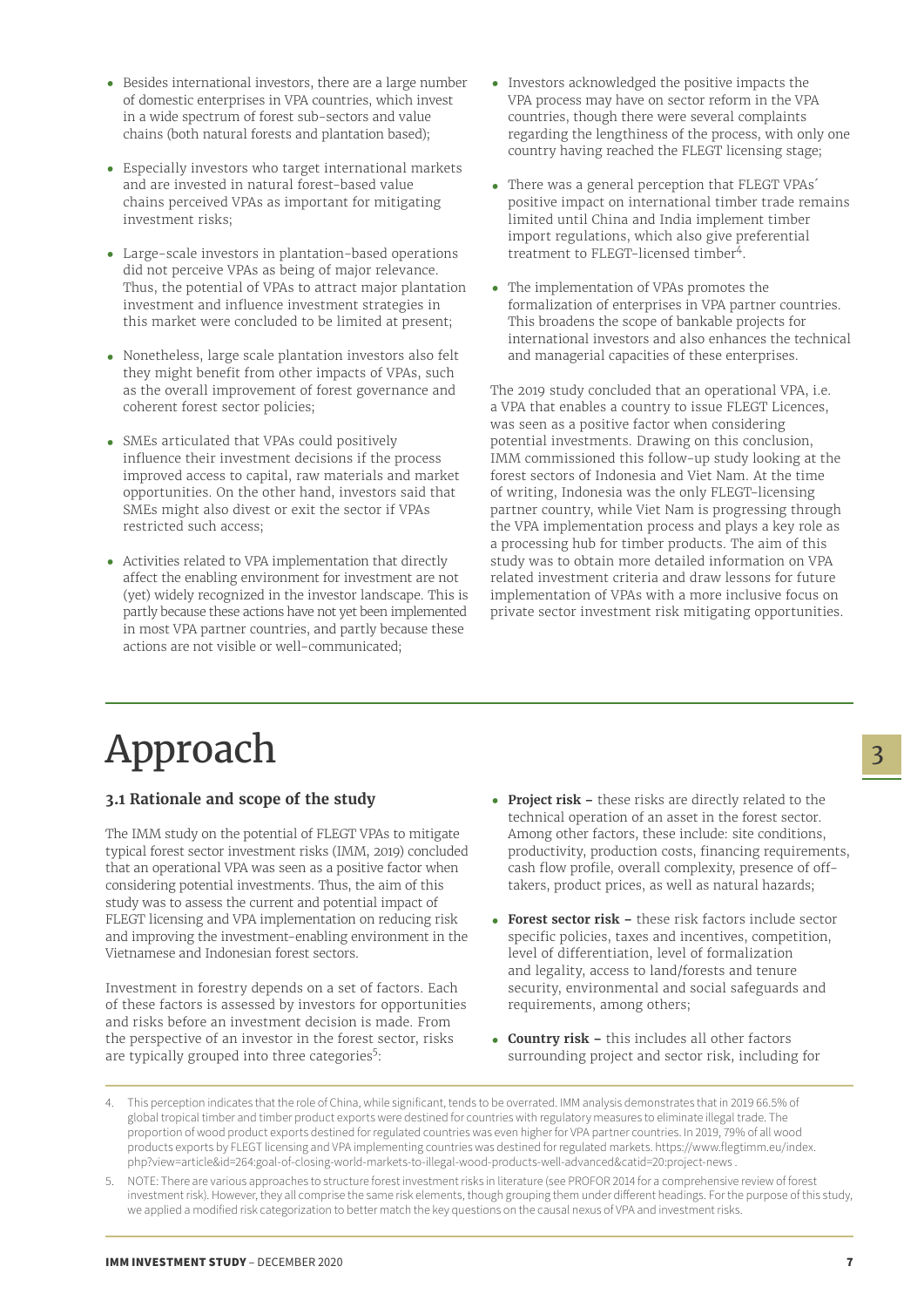<span id="page-7-0"></span>example the maturity of the market, economic stability and growth, terms of trade, incentives for investment, taxes, ease of doing business, regulatory frameworks and national security.

The FLEGT VPA initiative includes an array of activities and tools that enhance forest sector attractiveness for investments by reducing typical risks. Investors see the presence of a VPA as a positive criterion when evaluating investment opportunities. However, most of the riskmitigating aspects only materialize when a VPA becomes fully operational and all required market participants in a partner country comply with the requirements.

The **CoViD-19** pandemic has led to global economic turmoil and shutdown of economic activities. The pandemic has triggered recognizable impacts such as market distortions, changed production costs, reduced access to raw materials and an increase in illegal sector activity (ILO, 2020).

The present study also investigated whether a FLEGT VPA may have a positive influence on the resilience and risk management of forest sector enterprises during the CoViD-19 pandemic<sup>6</sup>.

The study´s objectives were to:

- **•** Provide a historical review of forest sector investment and enterprise data and, where possible, correlate this with milestones of the FLEGT VPA process;
- **•** Investigate the influence of VPAs on investment decisions pre-2020;
- **•** Assess the potential of VPAs to strengthen resilience and manage risk during the CoViD-19 pandemic.

## **3.2 Forest sector data**

The review of national forest sector investment data aimed to identify changes in investment and capital spending in the forest sub-sectors in Indonesia and Viet Nam. Forestry sub-sectors are identifiable within national statistics according to the International Standard Industry Classification (ISIC). For the purpose of this study the following forest subsectors were assessed according to the 2-digit ISIC classification:

- **•** ISIC 02 Forestry and logging
- **•** ISIC 16 Wood industry
- **•** ISIC 17 Pulp and paper (includes non-wood fiber-based pulp and paper)
- **•** ISIC 31 Furniture (includes non-wood furniture).

Time series data was available for the following parameters relevant to forest sector investment:

#### *Viet Nam*

- **•** Year 2000 to 2017: number of enterprises for forest sub-sectors
- **•** Year 2004 to 2017: number of enterprises disaggregated for size classes and forest sub-sectors
- Year 2000 to 2017: number of employees, disaggregated for all forest sub-sectors

**•** Year 2000 to 2017: increase in fixed assets and long-term investment, disaggregated for all forest sub-sectors.

#### *Indonesia*

- **•** Year 1999 to 2018: number of medium-large enterprises, disaggregated for wood industry, pulp and paper, furniture, but not for forestry and logging
- **•** Year 2004 to 2017 (excl. 2009 and 2016): number of small and micro enterprises, disaggregated for wood industry, pulp and paper, furniture, but not for forestry and logging
- **•** Year 1999 to 2017: net increase fixed assets of medium-large enterprises, disaggregated for wood industry, pulp and paper, furniture, but not for forestry and logging
- **•** Year 1999 to 2018: volume of domestic investment in forestry and logging and number of investment projects
- **•** Year 1999 to 2018: volume of foreign direct investment in forestry and logging and number of investment projects.

## **3.3 Enterprise and stakeholder interviews**

The enterprise interviews aimed to add value to the analysis of statistical information on forest sector investments by providing background on investors´ decision-making processes and priorities. To that end, 20 enterprises were interviewed across all sub-sectors (Forestry and logging, Wood industry, Pulp and paper, and Furniture): 10 in Viet Nam and 10 in Indonesia.

In order to complement and contextualize the enterprise interviews and to obtain additional stakeholder perspectives, the study also included interviews with timber-sector associations representing a large number of companies in both countries as well as a number of institutional actors from the Vietnamese and Indonesian forest sectors. The interviews with institutional actors covered representatives from relevant ministries and civil society.

The interviews with enterprises, associations and institutional actors focused on two topics:

- **•** Major investment risks in the forest sector and the influence of FLEGT VPAs on these risks and associated investment decisions pre-2020;
- **•** Perceptions of the potential for FLEGT VPAs to strengthen resilience during the CoViD induced crisis - in particular in the post-crisis reconstruction phase.

The interview partners from enterprises were selected according to the following criteria:

- **•** In business since the year 2005 or longer
- **•** Have made regular investments in expansion or modernization
- **•** Minimum of 50 employees
- **•** Comply with national TLAS.

The questionnaire and description of interviewed enterprises and institutions are available in Annex 2.

6. From beginning of 2020 to August/September 2020.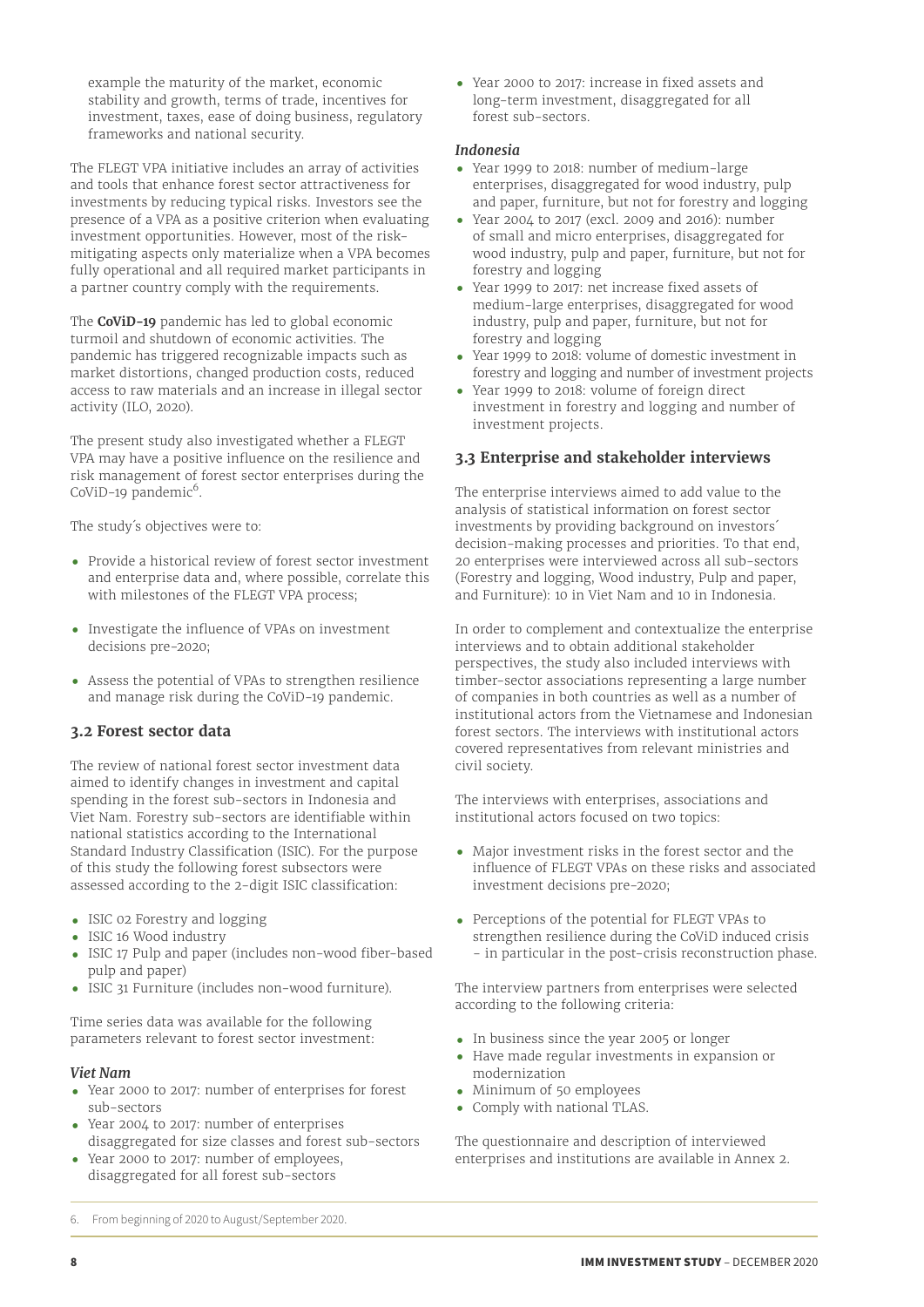## <span id="page-8-0"></span>The impact of the VPA on Forest sector investment in Viet Nam

*VPA negotiations between the EU and Viet Nam started in 2010. The VPA entered into force in June 2019 and Viet Nam has since been working on implementing it.*

#### **4.1 Review of investments in the Vietnamese forest sector**

Comparison of the decades before and after start of VPA negotiations in 2010 shows a significant increase in average investment volumes per year. However, the implementation of the VPA started in 2019 and the Timber Legality Assurance System (TLAS) has yet to be rolled out at large scale. Hence, it is not yet possible to assess the impact of an operational VPA and FLEGT licensing on forest sector investment in Viet Nam.

In the year 2000, Viet Nam enacted the enterprise law, which was an important step opening up the economy for private investment. Since then, investment in the forest sector has steadily increased, supported by bilateral trade agreements with the US. and a general liberalization of trade regulations in 2001. Major positive impact on investment activities in Viet Nam materialized after the country´s WTO membership (2007). Subsequently, in 2010 and in 2011, the government enforced a series of resolutions to stabilize the Vietnamese Dong, inflation and reforms to the investment enabling environment.

At start of the VPA negotiations in 2010, the Vietnamese economy was in a phase of expansion and attracted investments across all industries, including the forest sector. The average annual investment volume in the forest sector increased from US\$415 million pre-2010 to US\$690 million after VPA negotiations started (*[Figure 4](#page-9-1)*). However, the beginning of VPA negotiations coincided with substantial reforms of the economic system, which were identified as the driver of investment growth by respondents.

Investment in forestry and logging was driven by the growing timber demand for domestic industries and raw material exports. Around 4 million hectares of



**Figure 4: Annual increase in fixed assets in Viet Nam´s forest sub-sectors (2000 to 2018).** *Source: Annual Statistical Yearbooks for Viet Nam*







**Annual change of fixed assets in the forestry and wood processing enterprises** 

**Figure 5: Development of forest sector investment in Viet Nam (2000 to 2018).** *Source: Annual Statistical Yearbooks for Viet Nam*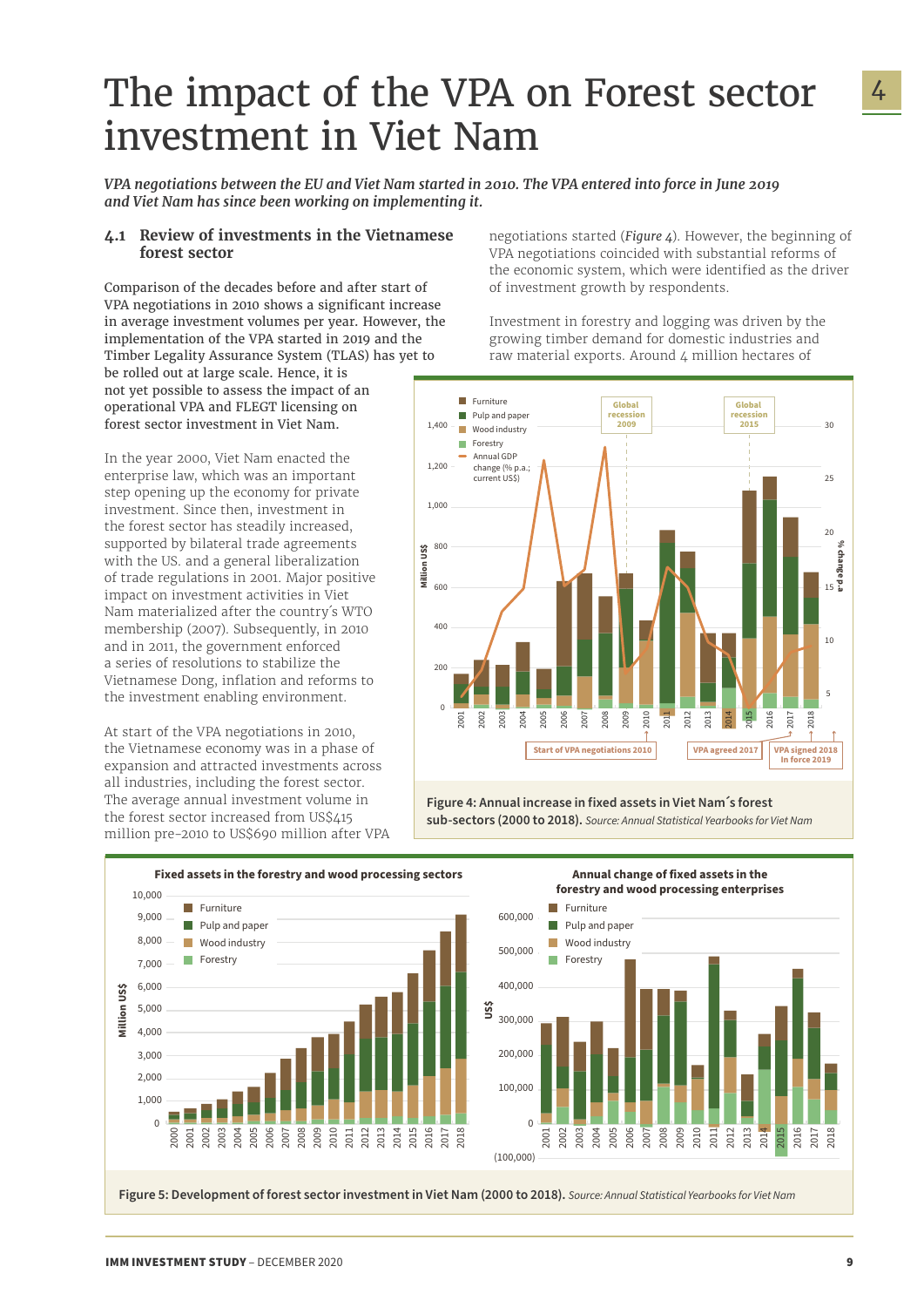<span id="page-9-0"></span>plantations (mainly smallholders) have been established since the year 2000, enabled by improvements of land use right certification systems for private households. Hence, the number of micro enterprises in the forestry and logging sub-sector has increased over the last decade (*Figure 6*). At the same time, most of the formerly state-owned State Forest Enterprises (SFEs) have



**Number of small and medium enterprises Viet Nam** 



2004 2005 2006 2007 2009 2010 2011 2012 2013 2014 2015 2016 2017 2018  $\Omega$  50  $100$  150  $200$  250 300 350  $400$ **Furniture** Pulp and paper **Wood industry Forestry** 

**Number of large enterprises Viet Nam**

#### **Figure 6: Development of the number of forest sector enterprises, Viet Nam (2004 to 2018).**

*Source: Annual Statistical Yearbooks for Viet Nam.* 

*NOTE: Micro enterprises < 10 employees; small and medium enterprises 10-299 employees; large enterprises > 300 employees*

completed a privatization process. These SFEs have been capitalized, re-organized and are now working as forprofit entities. Increasing investments and divestments in the forestry and logging sub-sector since 2010 can be attributed to these developments (*Figure 5*).

A major investment surge in the wood processing industry started in 2006 and has significantly increased since 2011 (with a short depression 2013/14; *Figure 5)*. Investments in the Vietnamese wood processing and furniture sectors were driven by favorable factor costs and government support stressing the sector`s strategic importance for national development<sup>7</sup>. Huge flagship investments were made by global lead companies (e.g. IKEA) in order to enhance their supply chains.

In spite of the increases in total volume of investment, the number of large enterprises has not significantly changed over the past decade. On the other hand, the number of SMEs and micro enterprises has developed dynamically. The most significant industry wide change has been the shift from wood industry to furniture enterprises. The effects of the 2008/09 financial crisis were keenly felt by larger furniture enterprises and SMEs. The recovery for large furniture enterprises has been slow, with the number of large furniture enterprises only reaching the pre-2008 figure in 2018.

To meet rising demand for quality raw materials by Vietnamese wood processing industries, log, sawnwood and panel imports have increased considerably since 2010. This increase coincides with the growth of furniture exports during the same period (*Annex 3*). Domestic roundwood production and primary wood processing industries can neither produce the quantities nor the qualities required by the export oriented secondary processing enterprises. Due to Viet Nam´s reliance on imported raw materials, there is increased demand from importers for proof that wood products have been legally and sustainably sourced.

#### <span id="page-9-1"></span>**4.2 Enterprise perspectives on the impact of the VPA on forest sector investment in Viet Nam**

The implementation of the VPA in Viet Nam is ongoing and FLEGT licensing has yet to come into force. As such, the results of the Vietnamese enterprise and stakeholders interviews cannot draw on enterprise experiences with FLEGT licensing. The results of the interviews reflect the expectations of respondents regarding the impact of the VPA on the investment enabling environment in the Vietnamese forest sector.

#### **4.2.1 FLEGT VPA potential to mitigate forest sector investment risk in Viet Nam**

Respondents did not see an influence of the VPA negotiations in the period 2010-2018 on forest sector investment decisions. Market forces, favorable factor costs and economic reforms were identified as the major investment drivers. However, respondents expect that the operational VPA will mitigate market risks, mobilize capital and improve forest sector governance in the future.

7. Viet Nam Forestry Development Strategy (2006-2020)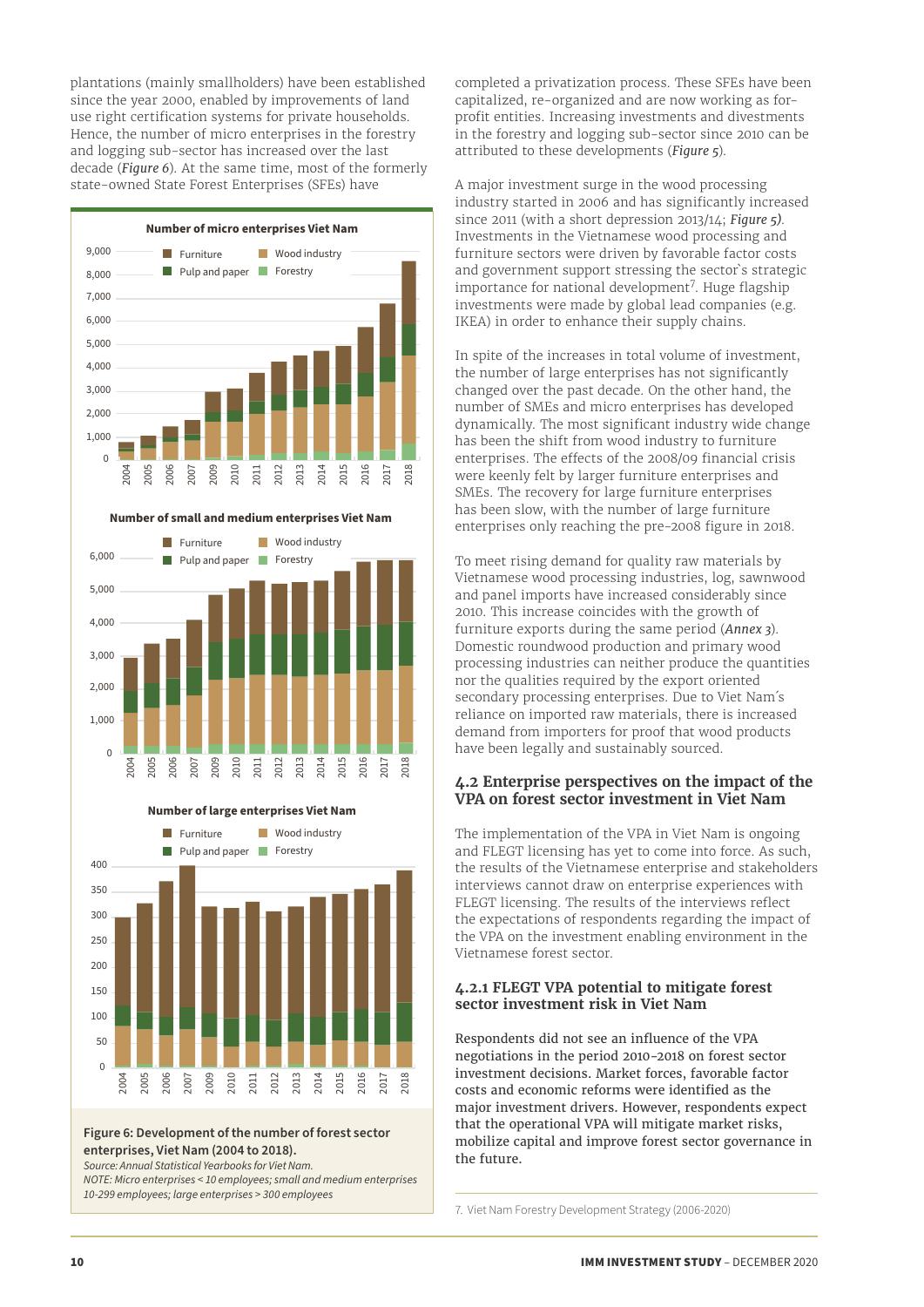#### **Common forest sector investment risks**

The surveyed enterprises reported the following as the most relevant risks when assessing investment/ expansion opportunities:

| Most frequent investment risks                                                 | Less frequent investment risks                       |
|--------------------------------------------------------------------------------|------------------------------------------------------|
| • Catastrophic events (storms,<br>fires, diseases, pandemics)                  | • Legal insecurity (land tenure,<br>law enforcement) |
| • Volatility of market prices                                                  | • Financial risk (exchange rates,<br>inflation)      |
| • Restricted market access and<br>lack of market information                   | • Increase of production costs                       |
| • Unfair competition from<br>enterprises using illegally<br>imported materials | • Lack of skilled work force                         |
| • Restricted access to capital                                                 |                                                      |

## **VPA potential to mitigate investment risks**

While it is not expected that the VPA will be able to mitigate catastrophic events, financial risk or production cost risks, respondents expect that the VPA will have a positive influence on several of the other investment risks $^{8}$ .

#### *Market risks*

The most commonly reported sources of risk was market risks. Especially exporting enterprises were optimistic about the potential of the VPA to reduce market risks.

Interviewees' highlighted the potential of the VPA to:

- **•** Improve market access in the EU and other regulated markets;
- **•** Stabilize market share and turnover in export markets;
- **•** Diversify the range of export markets and potential clients;
- **•** Negotiate price premiums for FLEGT-licensed timber;
- **•** Establish long term business relationships on the basis of FLEGT licensing;
- **•** Reduce unfair competition from enterprises using illegally imported materials.

#### *Catastrophic events*

Although most enterprises answered that the VPA´s potential to mitigate the risk of catastrophic events is limited, respondents noted that the VNTLAS regulation requires forest owners to apply good forest management in line with the forest law. This includes practices with respect to managing fire risk and appropriate silvicultural practices to mitigate other natural hazards (e.g. diseases) $9$ .

#### *Access to capital*

Restricted access to capital in the form of investment and working capital was frequently cited as a potential risk to forest sector enterprises. Respondents expect that the implementation of the TLAS will help to mitigate risks in terms of access to capital.

- **•** Respondents perceived a direct correlation between the VPA and positive market prospects, increased turnover and improved credit ratings with commercial banks.
- **•** Complying with TLAS requirements would improve credibility with clients resulting in more willingness to pre-finance production.
- **•** Some interviewees expect increased interest from private equity investors as a result of improved reputation and transparency.

#### *Forest land tenure*

Respondents reported encroachment, timber theft and use of non-designated forests as risks with respect to land tenure. However, they perceived that the VNTLAS significantly contributes to reducing these risks as follows:

- **•** The TLAS requires legal clarity on land tenure and thus stimulates the process of issuing land-use certificates;
- Implementation of the TLAS comes with enhanced law enforcement. It improves monitoring and reduces land encroachment and illegal logging;
- The TLAS has clarified legal and institutional procedures for domestic forest production and the regulation of timber flows from non-forest resources (i.e. rubber and trees outside forests).

#### *Other risks*

Two other investment risks were only mentioned by a few respondents:

- Lack of skilled work force: VPA implementation may enhance the qualification of staff, however, this would not resolve the challenge of the forest sector to compete for talents with other industrial sectors;
- Production cost: VPA implementation is seen as an additional cost and could potentially increase the cost of raw material.

The following table summarizes the answers of the Vietnamese enterprises, when asked to agree or disagree with a set of statements about the impact of the VPA/ SVLK on investment relevant decision making criteria. The overall trends support the results of the open interview questions described in the sections before.

The majority of enterprises felt that the VPA partly or fully supports market development, access to capital and reduces unfair competition in the sector.

Respondents had mixed opinions regarding the impact of the VPA on the availability of raw materials. Some enterprises expected improving availability of raw material. Others expect that the availability of imported raw materials, especially from tropical regions, will decrease as a result of the introduction of the import

8. It is worthwhile to note that forest governance in Viet Nam also benefits from VPA negotiations and implementation. For example, through improved participatory approaches towards forest management (EFI, 2020a).

<sup>9.</sup> NOTE: In fact, the Vietnamese TLAS does not cover silviculture and forest management practices. These regulations are provided by the new Vietnamese forest law, which was enacted in 2019. The interviewees' perception on the TLAS influencinng forest management guidelines may result from the close correlation during the elaboration period of the new forest law and the preparations during the VPA pre-implementation phase (2017-2019).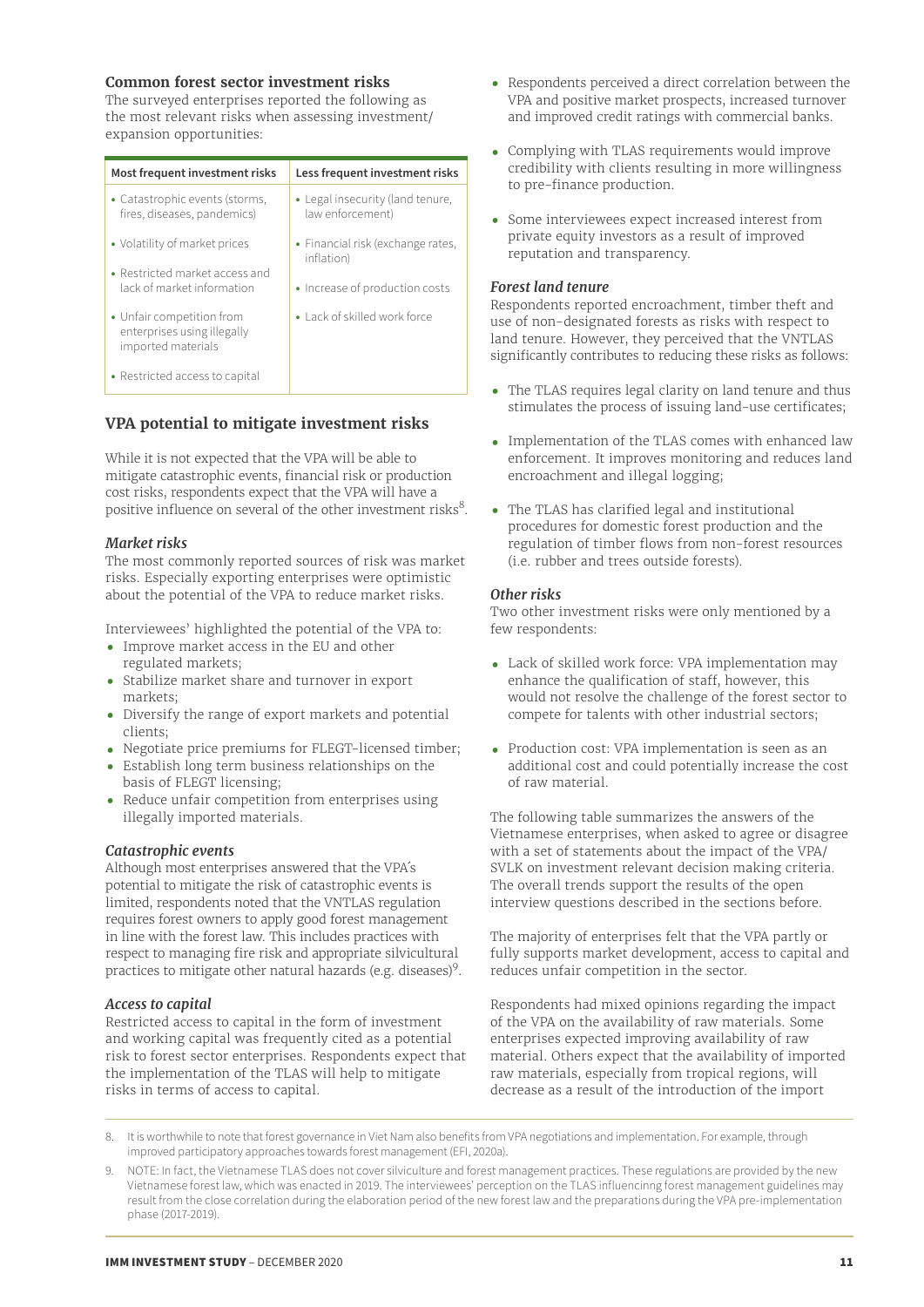<span id="page-11-0"></span>

| <b>Statement</b>                                                                                                                             | Fully agree | Partly agree | <b>Disagree</b> |
|----------------------------------------------------------------------------------------------------------------------------------------------|-------------|--------------|-----------------|
| The VPA process in Viet Nam is improving the business support environment for my enterprise<br>(e.g. capacity building, market information). |             |              |                 |
| The VPA process in Viet Nam is positively affecting market prospects for my enterprise.                                                      |             |              |                 |
| The VPA process in Viet Nam is positively affecting forest sector formality and reducing unfair<br>competition from the informal sector.     |             |              |                 |
| The VPA process in Viet Nam is positively affecting my enterprise's access to capital or investors.                                          |             |              |                 |
| The VPA process in Viet Nam is improving the availability of raw material for my enterprise.                                                 |             |              |                 |
| The VPA process in Viet Nam is reducing corruption in the forest sector.                                                                     |             |              |                 |
| The VPA process in Viet Nam has a positive impact on recruiting qualified staff.                                                             |             |              |                 |
| The VPA process in Viet Nam is reducing production/factor costs of my enterprise.                                                            |             |              |                 |
|                                                                                                                                              |             |              |                 |

**Table 1: Perception of enterprises on VPA impact on investment criteria in Viet Nam.** *Source: Interviews with 10 enterprises Explanatory note: Fully agree = the respondent expects or experienced positive impacts of the VPA; Party agree = the respondent expects or experienced only minor positive impacts of the VPA; Disagree = the respondent does not expect or did not experience positive impacts of the VPA*

regulation under the VPA, as some suppliers won't be able to produce the necessary documentation.

The interviewees were pessimistic about the potential of the VPA to reduce corruption in the sector. Although positive expectations were articulated, the respondents felt that the problem of corruption goes beyond the possibilities of the VPA.

The interviewees did not expect that the VPA will positively impact production costs or facilitate the recruitment of qualified staff.

#### **4.2.2 Impact of FLEGT VPA on enterprise crisis resilience in Viet Nam**

Respondents reported numerous negative impacts of the CoViD pandemic that have affected their businesses. These were mainly market distortions, which the enterprises try to address by reducing costs and becoming more agile and flexible in production and sales. In general, the interviewed enterprises have not postponed investments.

As the VPA implementation is still in its initial phase, surveyed enterprises have yet to see any immediate crisis-mitigating effects. However, enterprise plans for the post-crisis recovery show clear overlaps with the expected benefits from FLEGT licensing, in particular with respect to improved market access.

#### **Forest sector enterprises during recent crises**

All enterprises stated that the 2008 financial and economic crisis affected their business. Exporting enterprises were more affected than enterprises supplying the domestic market.

The economic crisis from 2008 to 2010 particularly affected production costs. Oil and transport costs increased, as did interest rates and other factor costs/ inflation. On the demand side, product prices could not keep pace with these cost increases. Turnover decreased as market opportunities became limited.

Competition broadly increased during the crisis. Many enterprises produced below cost efficiency (dumping), leading to a vicious circle of falling prices and economic losses. Enterprises with poor liquidity were forced out of the market – in particular those that faced problems accessing short-term working capital from banks.

A common reaction of the enterprises was to lay off workers, in particular part-time employees. Alternatively, salaries were temporarily reduced and/ or working time was reduced. Some enterprises used a combination of these measures. Other cost saving measures include reduced energy consumption and increased production efficiency.

On the other hand, a few enterprises kept their workforce (and thus incurred economic losses) with a view to; social responsibility, retain well-trained staff and be able to kick start production after the crisis.

Some enterprises tried to coordinate supply and sales with other enterprises with the aim to optimize supply costs and to better negotiate sales prices.

Some enterprises continued production of stock while other enterprises accepted small orders to maintain production. Others accepted orders despite making losses on production, with the goal to keep the clients for postcrisis business.

All companies pursued a strategy to identify new clients and markets, but few succeeded. Further, many enterprises diversified their product portfolio in order to access alternative market segments. This was only partly successful.

According to respondents, the level of illegal activity in the sector did not increase significantly during the 2008/09 economic crisis. Respondents attributed this to rigid law enforcement in the forest sector. Further, due to the prevailing market conditions there were low expected returns to illegal activities.

#### **Forest sector enterprises during the CoViD-19 crisis**

All Vietnamese enterprises stated that the CoViD crisis has resulted in reduced sales. However, fixed costs have remained stable. In general, market opportunities narrowed for all enterprises.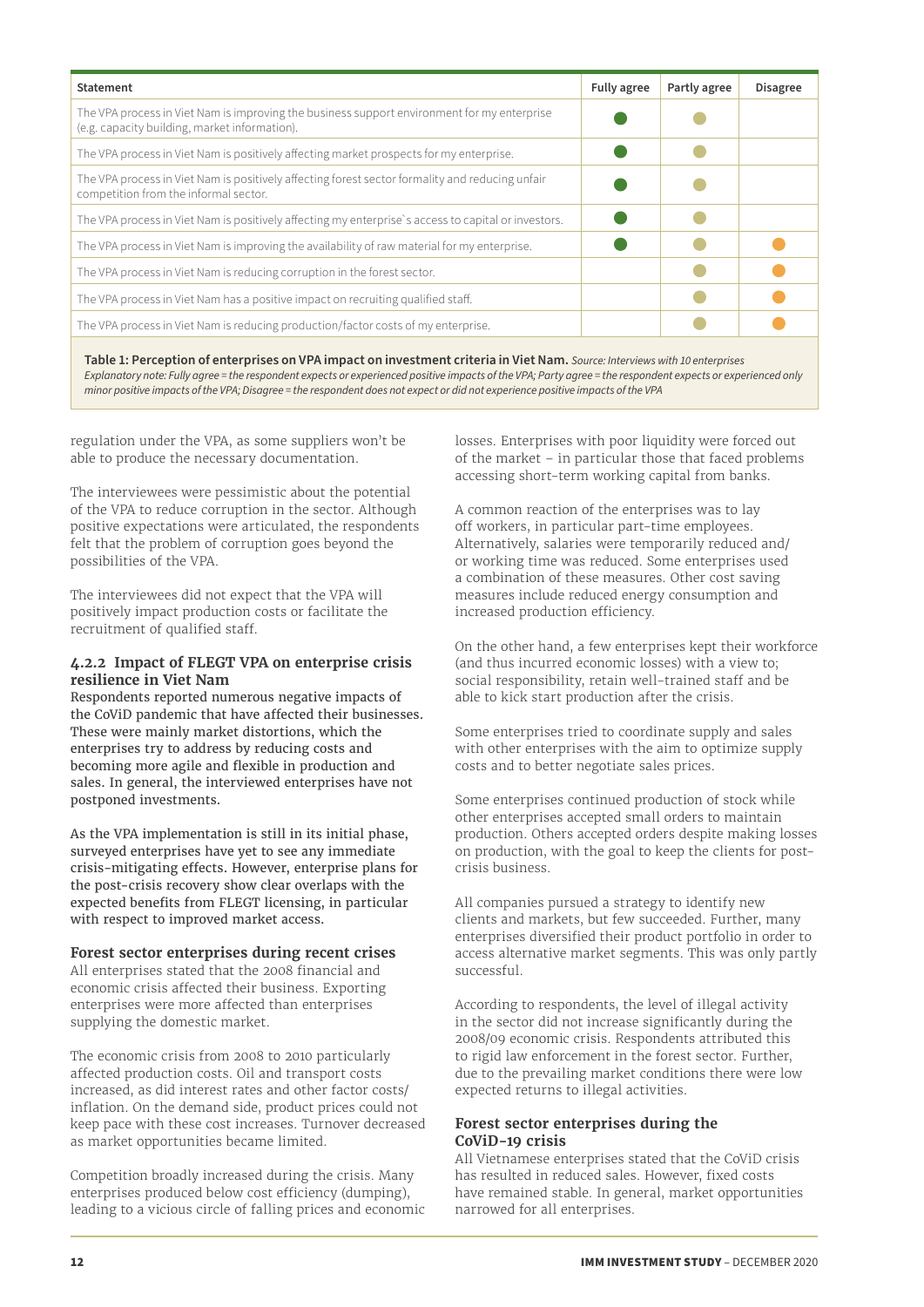<span id="page-12-0"></span>Aside from forestry enterprises, which were allowed to continue basic operations (planting, weeding, tendering, etc.), all enterprises had to temporarily stop production during the lockdown period. After lockdown measures were eased, enterprises re-started production, but sales volumes had been low and product prices also remained lower than the pre-CoViD period. Some enterprises continued to accept orders, despite making losses on them. Other enterprises reported increasing pressure from dumping by competitors.

In response to the pandemic, all interviewed enterprises reduced working hours for their staff, but only a few laid off workers. The enterprises intended to keep their workforce to be prepared for increasing orders and sales<sup>10</sup>.

Only few enterprises stated that they were postponing investments planned for 2020, while most continued investing as scheduled.

By the end of 2020 none of the interviewed enterprises had received support from government programs. Only one enterprise was able to extend the due date for tax payments.

In general, enterprises did not feel that the VPA helped to mitigate the CoViD crisis' negative impacts since the TLAS had not been fully implemented.

To overcome the impacts of the crisis and prepare for the post-crisis period, many enterprises stated that they plan to invest in product diversification and product quality improvement (also in roundwood production). Likewise, many enterprises reported that they were planning to expand capacity in preparation for the post-CoViD period. Respondents plan to target more diverse marketplaces and aim to reduce dependency on a limited number of buyers and destinations. Some mentioned that they would like to be better prepared for the next crisis and plan to develop crisis management strategies.

| <b>Financial support</b>                                                                                                                                                                                                        | <b>Business support</b>                                                                                                                                                                                                                                        |
|---------------------------------------------------------------------------------------------------------------------------------------------------------------------------------------------------------------------------------|----------------------------------------------------------------------------------------------------------------------------------------------------------------------------------------------------------------------------------------------------------------|
| • Simplified commercial banks' lending policy<br>• Reduced interest rate<br>• Reduced land-use tax and other taxes<br>• Increased investment support<br>• Delayed tax repayment<br>• Extensions for the repayment of bank loans | • Support during market expansion and good<br>market intelligence<br>• Upgrading technology; improving product<br>quality and quantity<br>• Capacity building of management and<br>staff (business administration, production,<br>standards and certification) |

**Table 2: Support requirements of Vietnamese enterprises to manage CoViD impacts.**

## The impacts of the VPA on forest sector investment in Indonesia

*In 2003, Indonesia launched a process to design a timber legality assurance system. The National Timber Legality Assurance System (SVLK), was adopted in 2009 and became the basis for the timber legality assurance system under Indonesia's VPA with the EU. In November 2016, Indonesia began issuing FLEGT Licences to verified legal timber products exported to the EU.*

#### **5.1 Review of investments in the Indonesian forest sector**

Average annual forest sector investment almost doubled after start of the VPA process in 2007. The focus of investment has shifted from pulp and paper towards wood processing and furniture manufacturing. The year 2011, when the VPA was agreed, was identified as turning point in forest sector investment. Survey respondents attributed this to the substantial improvements in forest sector governance, which led to increased interest in formal sector investment.



<span id="page-12-1"></span>**Figure 7: Annual increase in fixed assets for medium and large-scale enterprises within Indonesian forest sub-sectors (1998 to 2017).**  *Source: Annual Statistical Yearbooks for Indonesia*

10. NOTE: The interview results contradict an ITTO review in the second quarter of 2020 on the impact of CoViD on the Vietnamese forest sector, which showed that about 45% of the labor force employed in the wood-processing industries has lost jobs due to the pandemic (ITTO, 2020).

5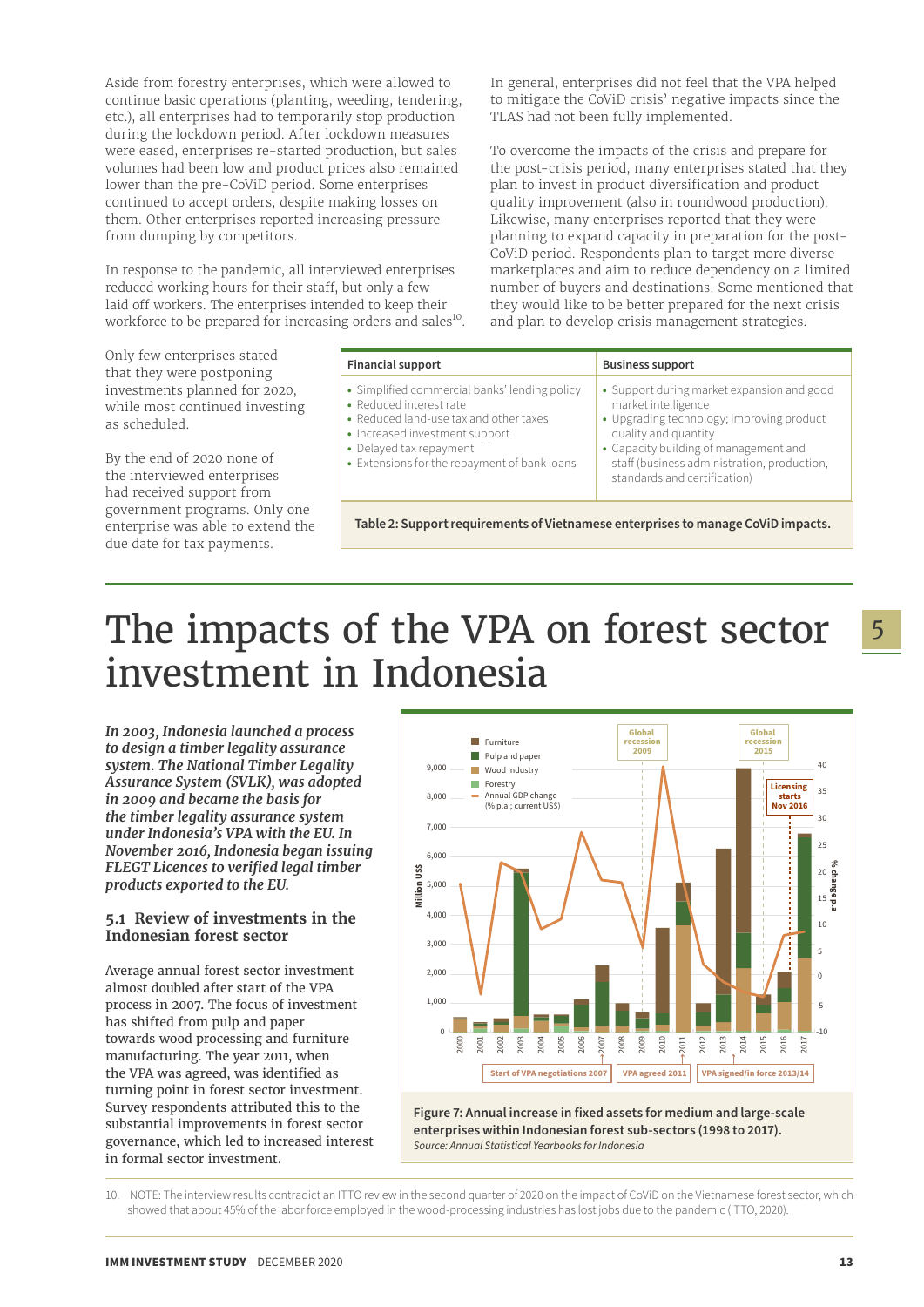<span id="page-13-0"></span>During the early 2000s, the Indonesian forest sector was just recovering from the post-Suharto crises and turmoil that had led to widespread mismanagement and high levels of illegality in the forest sector (Hapsari, 2011). This troubled period was followed by a booming national economy that was fueled by intensive use of forest resources, conversion of natural forests to other land uses (i.e. palm oil, pulp plantations, infrastructure projects) and growing integration into the global timber economy. Due to large-scale conversion of forest areas, wood was widely available at low cost, leading to an increase in wood processing and furniture enterprises (*Figure 9*). However, investment volumes in wood industry and furniture remained low until start of the VPA negotiation process in 2007.

The average annual forest sector investment in the pre-VPA negotiation period (1998 to 2006) was US\$1.7 billion. This almost doubled since the start of the VPA process in 2007 to US\$3.1bn/year. Over the same period the focus of investment shifted from pulp and paper towards wood processing and furniture manufacturing.

On the other hand, investment volumes in the forestry and logging sub-sector declined after 2006/07 (*[Figure 7](#page-12-1)* and *Figure 8*), as large-scale plantation investments by the pulp and paper sector were restricted. Since then, investment in the forestry sub-sector has become much more diversified and small scale. In 2018, more than 100 projects were implemented at an average investment volume of US\$2.5 million.

Survey respondents identified the year 2011, when the VPA was agreed a, as a milestone in forest sector investment. The VPA process influenced implementation of the forest moratorium, enforced in 2010, which led to more restrictive regulations on forest conversion and timber exports. In the aftermath, the number of enterprises that capitalized on illegal raw materials was significantly reduced.<sup>11</sup>

While the number of enterprises decreased, investment volumes increased, i.e. in the wood and furniture industries (*Figure 8*). Survey respondents partly attributed this increase in investment volumes to the FLEGT VPA process and the related improvements in forest sector governance, as well as improved Indonesian access to the regulated markets in EU, the US, Australia and Asia.

Defining and quantifying the impact of the SVLK and the FLEGT VPA process on forest sector investment in Indonesia remains difficult, primarily because the Indonesian forest sector has experienced numerous disruptive changes and shocks over the past decades.

The global financial crisis of 2008 severely affected the Indonesian forest sector, in particular exporting enterprises (*Annex 3*). The crisis accelerated the ongoing process of wood industry concentration. After a short recovery in 2010 the national economy experienced years of low GDP growth and recession, which also affected the forest sector.



**Figure 8: Development of forest sub-sector investment in Indonesia (1998 to 2018).**  *Source: Annual Statistical Yearbooks for Indonesia*

When FLEGT licensing started in 2016/2017, the Indonesian economy was in good shape again with GDP growth rates of around 10%. The number of medium and large enterprises and investment in the forest sector increased again (*[Figure 7](#page-12-1)* and *Figure 9*).

#### **5.2 Enterprise perspectives on the impact of the VPA on forest sector investment in Indonesia**

According to survey participants, the effects of the VPA process on forest sector investments in Indonesia increased in importance in 2010, when the Indonesian government addressed deforestation and illegality in the sector by enforcing a forest moratorium. The VPA process and forest policy reforms worked hand in hand to change the playing field for forest sector investment in the country.

In the pre-2010 period, many enterprises in the wood and furniture industry capitalized on easily accessible, low-cost raw material, without giving adequate

11. NOTE: Official statistical data does not provide time series for number of enterprises in forestry and logging; only number of foreign and domestic investment projects. For the other forest sub-sectors, detailed numbers for enterprises and employees is available, disaggregated for mediumlarge, small and micro enterprises.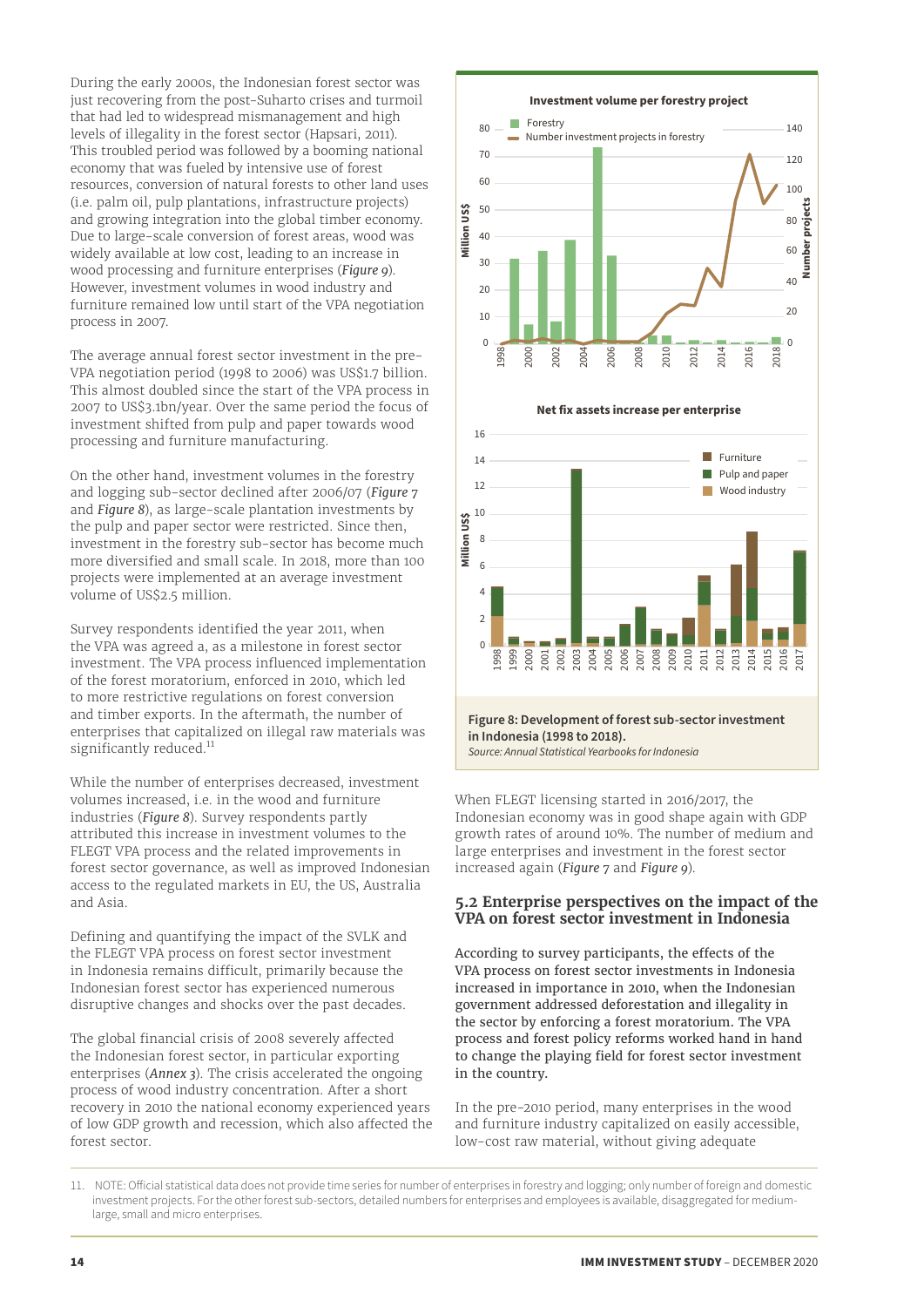<span id="page-14-0"></span>





#### **Number of micro enterprises in Indonesia**

### **Figure 9: Number of forest sub-sector enterprises in Indonesia (1998 to 2018).**

*Source: Annual Statistical Yearbooks for Indonesia. NOTE: Micro enterprises < 5 employees; small enterprises 5-19 employees; medium enterprises 20- 99 employees; large enterprises > 100 employees. The decreasing number of small enterprises from 2013 to 2014 remains unclear.* 

consideration to sustainability issues. Many of these enterprises went out of business post-2010, when their supply chain vanished due to the more restrictive regulations. Other factors that contributed to this decline were the struggling domestic economy, and the effects of the financial crisis of 2008/09.

### **5.2.1 FLEGT VPA potential to mitigate forest sector investment risk in Indonesia**

Survey respondents partly attributed increasing investment volumes in wood industry and furniture operations to the VPA process. Agreement of the VPA in 2010 and enforcement of the national forest moratorium led to increased formal sector investment in forest industries. The VPA contributed to mitigating investment risk in the forest sector by improving sector formality, legal security and enhancing Indonesian producers' competitiveness in regulated markets of the EU, the US, Australia and regulated Asian markets.

## **Common forest sector investment risks**

The surveyed enterprises reported the following as the most relevant risks when assessing investment/ expansion opportunities:

| Most frequent investment risks                             | Less frequent investment risks                             |
|------------------------------------------------------------|------------------------------------------------------------|
| • Legal security                                           | • Raw material shortage                                    |
| • Land tenure                                              | • Increasing cost                                          |
| • Market related risks<br>(fluctuations, price volatility) | • Catastrophic events (storm,<br>fire, diseases, pandemic) |
| • Illegal logging and resulting<br>unfair competition      |                                                            |

## **VPA potential to mitigate investment risks**

Respondents see limited possibilities for the VPA to reduce risks related to legal security and land tenure. However, they emphasize the role of the VPA for mitigating certain market risks and improving legality in the forest sector.

## *Legal security*

Legal security and reliability was among the most prominent risks identified by the enterprises. According to the interviewees, Indonesian laws and regulations in the forest sector are constantly changing and lack transparent communication and implementation. New regulations are sometimes flawed and require corrections. On top of this, there would not be sufficient coordination between local and national level law making and enforcing units. Investment decisions are highly vulnerable to these risks.

Although the Indonesian VPA specifically addresses legislative clarity and reform in the forest sector, respondents were pessimistic about the potential for the VPA to substantially mitigate these risks.

## *Forest land tenure*

Respondents highlighted the risks associated with land tenure conflicts and forest use rights. This risk includes land claims from local communities, overlapping user rights, and lengthy processes of land demarcation. This risk was especially highlighted by concession holders, but was also noted by buyers of roundwood: unresolved forest land tenure disputes would restrict reliability of supply, since logging operations are temporarily stopped.

Respondents stated that the VPA has a positive influence on mitigating land tenure risk, e.g. through stakeholder consultation process, or by providing conflict resolution mechanisms. Further, the VPA includes explicit acknowledgement of community forestry production.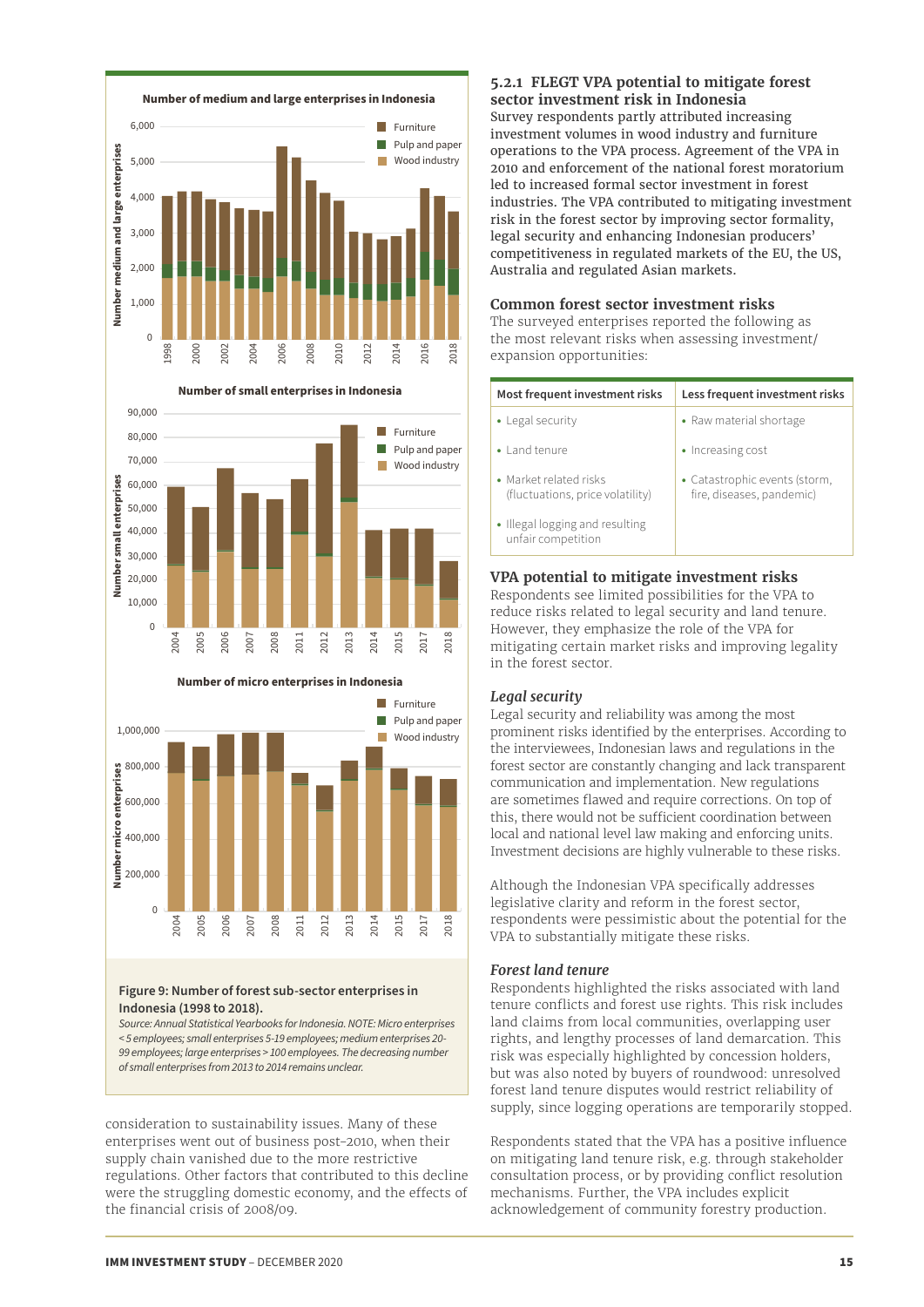<span id="page-15-0"></span>

| <b>Statement</b>                                                                                                                              | Fully agree | Partly agree | <b>Disagree</b> |
|-----------------------------------------------------------------------------------------------------------------------------------------------|-------------|--------------|-----------------|
| The VPA process in Indonesia is positively affecting market prospects for my enterprise.                                                      |             |              |                 |
| The VPA process in Indonesia is reducing corruption in the forest sector.                                                                     |             |              |                 |
| The VPA process in Indonesia is positively affecting forest sector formality and has reduce unfair<br>competition by the informal sector.     |             |              |                 |
| The VPA process in Indonesia is improving the business support environment for my enterprise<br>(e.g. capacity building, market information). |             |              |                 |
| The VPA process in Indonesia has a positive impact on recruiting qualified staff.                                                             |             |              |                 |
| The VPA process in Indonesia is improving availability of raw material for my enterprise.                                                     |             |              |                 |
| The VPA process in Indonesia is positively affecting my enterprise's access to capital or investors.                                          |             |              |                 |
| The VPA process in Indonesia is reducing the production/factor costs of my enterprise.                                                        |             |              |                 |
|                                                                                                                                               |             |              |                 |

**Table 3: Perception of enterprises on VPA impact on investment criteria in Indonesia.***Source: Interviews with 10 enterprises Explanatory note: Fully agree = the respondent expects or experienced positive impacts of the VPA; Party agree = the respondent expects or experienced only minor positive impacts of the VPA; Disagree = the respondent does not expect or did not experience positive impacts of the VPA*

However, the underlying causes of land tenure related risks remain widespread. These include inequality in land distribution, unclear land titles, overlapping user rights, and structural social injustice.

#### *Market risks*

While interviewees acknowledged the positive impact of the VPA on market access and market expansion, they clearly stated that it would require substantial additional marketing efforts in order to compete against timber and timber products from other countries in international markets, some of which are uncertified and unlicensed and thus cheaper in production, while others have the reputational benefit of being FSC or PEFC-certified. The current price level for FLEGT-licensed timber does not reflect the additional effort it requires adequately and puts economic pressure on enterprises.

## *Illegal logging*

Respondents stated that the VPA has introduced tracing and monitoring of timber flows. With implementation of the VPA, the number of market participants using illegally sourced raw materials has substantially declined.

#### *Other risks*

A number of other investment risks were mentioned by only a small number of respondents:

- **•** Raw material shortage Implementation of the VPA has led to temporary reduction of raw material availability since certification of forest production had to catch up with demand. Although there are still occasional shortages in raw materials, most enterprises said that overall situation had significantly improved. However, a few enterprises are still experiencing shortages of raw material, which is a risk to the long-term viability of their business;
- **•** Increased production cost Higher factor costs in Indonesia are threatening the nation's international competitiveness. The VPA does not contribute to cost reduction;
- **•** Catastrophic events Forest fire occur regularly; according the interviewees the VPA does not mitigate this risk.

The above table summarizes the answers of the Indonesian enterprises, when asked to agree or disagree with a set of statements about the impact of the VPA/ SVLK on investment relevant decision-making criteria.

The majority of enterprises felt that the VPA partly or fully supports market development, and has contributed to a reduction in corruption in the forest sector and has improved sector formality.

On the other hand, opinions were mixed with respect to the impact of the VPA on the overall business environment and the qualification of the forest sector work force.

The respondents' experience with the VPA's influence on raw material availability and production costs were also mixed. In general, they have experienced only a minor positive or no positive influence of the VPA's on these factors. Also, no major positive impact of the VPA on access to capital was mentioned ´by the interviewed enterprises.

#### **5.2.2 Impact of FLEGT VPA on enterprises' crisis resilience in Indonesia**

According to respondents, enterprises in the Indonesian forest sector have increasingly postponed investment due to the effects of the 2020 CoViD pandemic. They reported only a minor positive influence of the VPA for mitigating the CoViD crisis impacts. They stated that the VPA effectively controls illegality and ensures continuing access to regulated markets.

## **Forest sector enterprises during recent crises**

The financial crisis of 2009/10 affected some, but not all of the interviewed enterprises. Its primary impacts included decreased sales volumes and reduced export opportunities. Many of the respondents were forced to reduce the number of employees during the 2008 crisis. Other measures included improving on operational costs, changing the source of raw materials (e.g. using rubberwood) and reducing wood raw material stocks. Also, investments were postponed due to capital shortages. Many enterprises sold production that had been destined for export, in the domestic market at lower prices.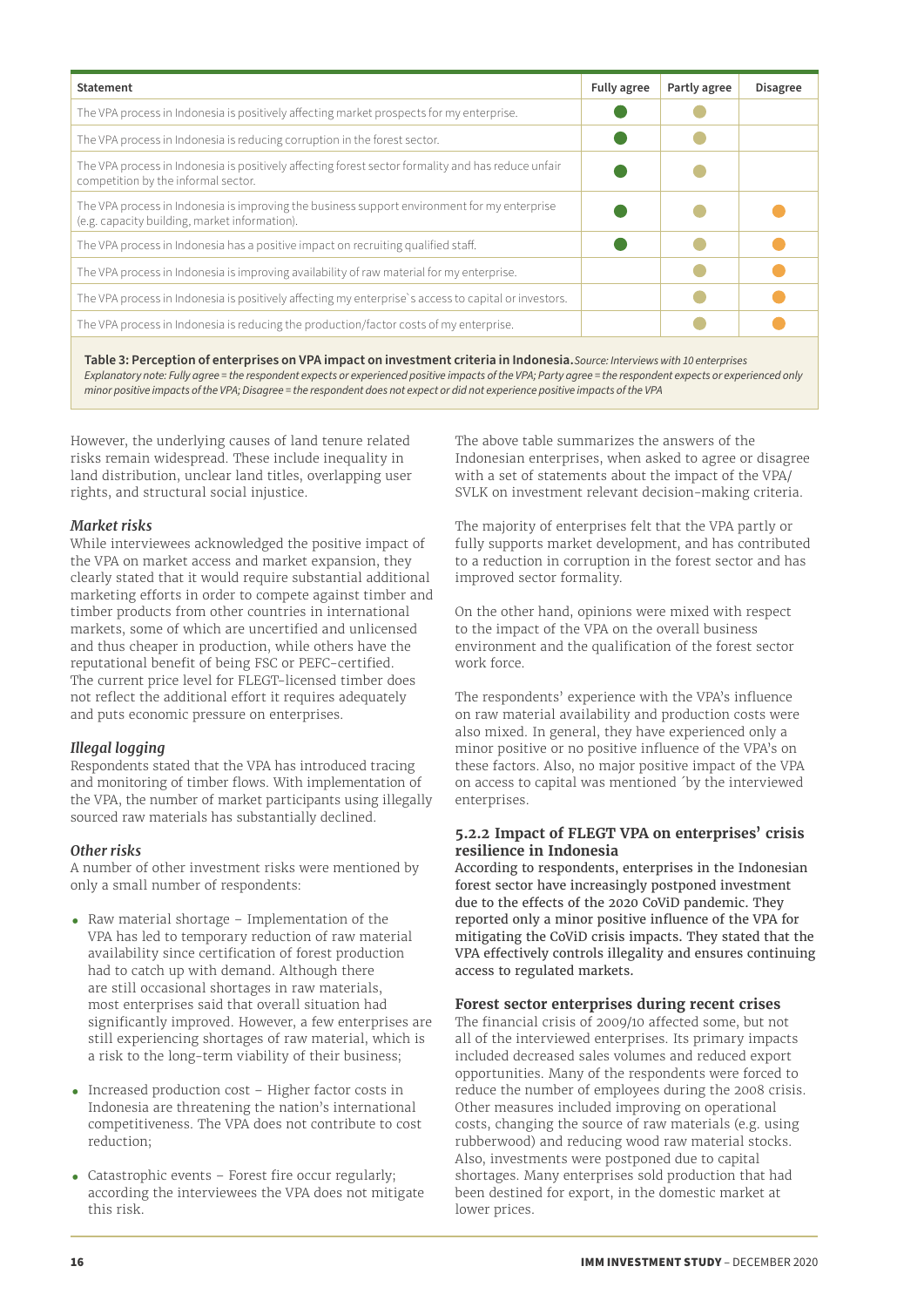<span id="page-16-0"></span>Due to reduced demand, many enterprises observed an oversupply in international and domestic markets, accompanied by declining price levels. This led to the economic collapse of several enterprises in the forest sector. However, the crisis seemed to enhance ongoing trends in the wood industry (i.e. plywood) and had a catalytic effect on the number of enterprises by eliminating non-competitive actors.

#### **Forest sector enterprises during CoViD-19 crisis**

Enterprises stated that on average, the Covid-19 pandemic has resulted in a substantial fall in timber production and product sales.

Further, working capital shortage and the ongoing burden of fixed costs were common problems mentioned by the enterprises. The vast majority of interviewed enterprises postponed investments scheduled for 2020.

To mitigate the crisis impacts, some enterprises laid off large numbers of employees (i.e. part-time workers) and/ or reduced staff working hours. Other coping strategies included reduced energy use and reduced use of raw materials. Many enterprises also introduced improved real-time monitoring and financial controlling of the production process.

On the other hand, some enterprises were trying to keep their workforce for social reasons, or to maintain the ability to meet also larger orders, when and if they come in. The order situation was described by respondents as more erratic than before the crisis.

Enterprises offered products that were previously destined for export markets to the domestic market at low prices. In spite of these measures, stocks continued to increase and the fixed cost burden remained high.

While wood processing industries were also looking for alternative international markets and diversifying their portfolio of products, the forestry sub-sector was bound to the domestic market due to roundwood export regulations. This left it with fewer crisis mitigation options and increases dependency on reduced prices in downstream value chains.

Some enterprises mentioned restricted availability of essential supplies to maintain production (e.g. spare parts, equipment) because of lockdowns imposed in countries producing these goods.

The Indonesian government has issued economic stimulus and support programs in the form of lowered interest rates and tax breaks $12$ . Other measures are under

| <b>Financial support</b>                                                                                                                                                                                                                                 | <b>Business support</b>                                                                                                                                                                                                                                                                                                        |
|----------------------------------------------------------------------------------------------------------------------------------------------------------------------------------------------------------------------------------------------------------|--------------------------------------------------------------------------------------------------------------------------------------------------------------------------------------------------------------------------------------------------------------------------------------------------------------------------------|
| • Simplify commercial banks'<br>lending policy<br>• Reduce interest rates<br>• Reduce tax rates<br>• Provide investment support for<br>processing and reforestation<br>• Extend the tax payment period<br>• Re-financing loan cost / health<br>insurance | • Public stimulus program for<br>domestic timber demand<br>• Support during market<br>expansion and market<br>intelligence<br>• Upgrade technology;<br>improved product quality and<br>quantity<br>• Capacity building for<br>management and staff<br>(business administration,<br>production, standards and<br>certification) |

**Table 4: Support requirements of Indonesian enterprises to manage CoViD impacts.**

development (e.g. reducing VAT on logs). However, many enterprises stated that it was too early to judge whether these efforts can really mitigate the economic challenges at the time the interviews were undertaken.

Interviewees mentioned that the current crisis did not have much effect on the level of illegal logging operations. They assumed that the TLAS was able to efficiently control illegal activities.<sup>13</sup>

With regard to improving market opportunities in the post-pandemic phase, interviewees stated that FLEGT Licenses do not have the same level of market recognition as private voluntary certification, for example, and that additional marketing efforts would be required to create market advantages and recognition of the added value of FLEGT licensing. A number of respondents expressed dissatisfaction with EU efforts to "promote a favorable position" of products covered by the VPA in the EU market and felt that more needed to be done to comply with Article 13 of the VPA on this issue.

In order to overcome the impacts of the crisis, and to prepare for the post-crisis period, several respondents stated the need for support via improved access to working and investment capital and favorable interest rates. The need to expand export markets and intensify marketing efforts for Indonesian products was very prominent throughout most interviews. Further, respondents requested that domestic demand for timber should be stimulated through public reconstruction programs (public procurement, infrastructure programs). The above table lists the support requirements most frequently mentioned by Indonesian interview partners.

12. East Asia Forum Quarterly, 'Immunising Asia', Vol. 12 No. 2.

<sup>13.</sup> NOTE: Findings of a recent WWF report, which showed that tropical tree cover loss has increased during the pandemic. This was particularly true for Indonesian tree cover loss levels, with more than 1,300 km<sup>2</sup> lost to March 2020. The study by the University of Maryland analyzed satellite data of 18 tropical countries (WWF, 2020). However, whether this increase is directly linked to the impact of the pandemic or whether it is caused by other factors cannot be identified.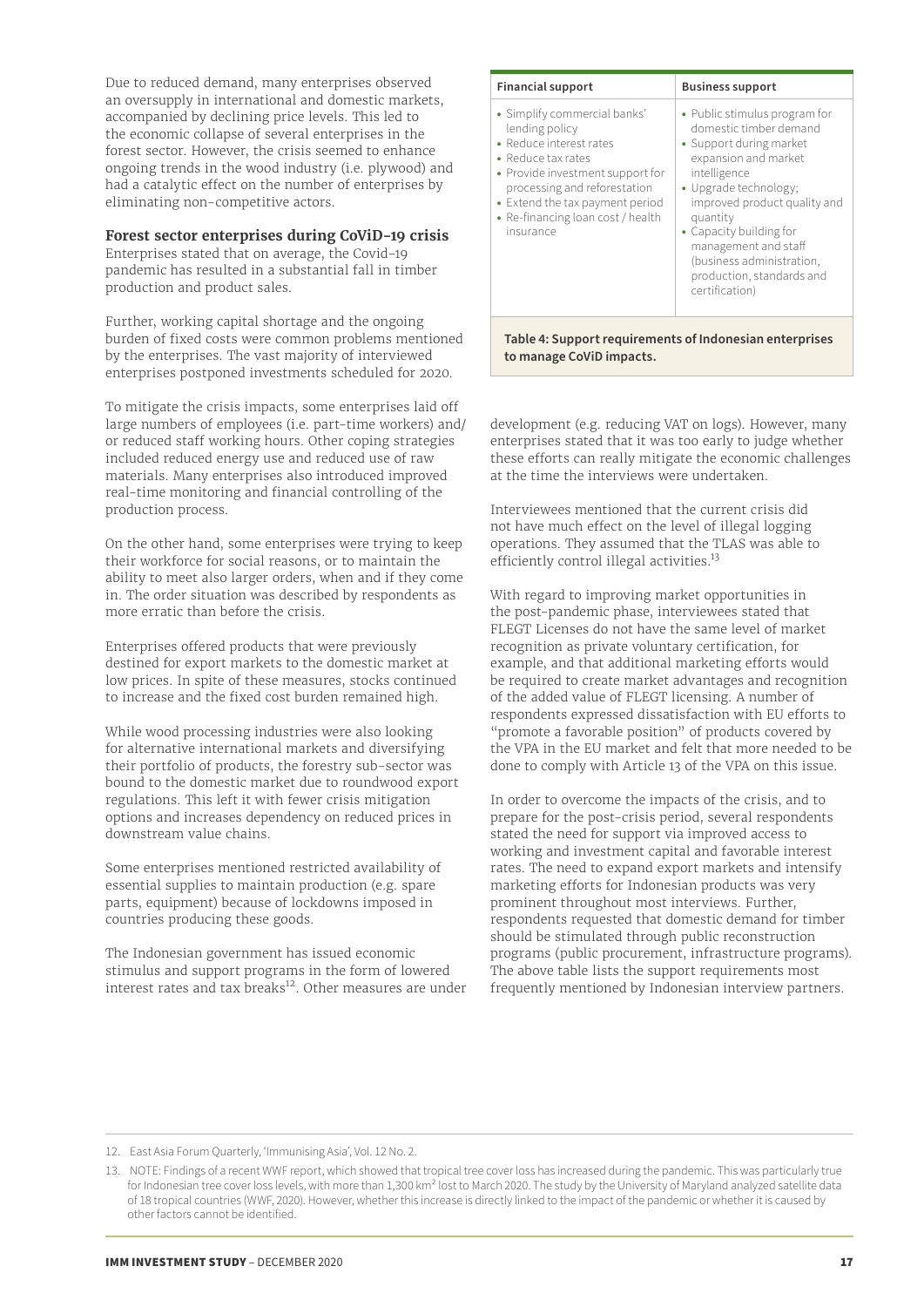## <span id="page-17-0"></span>Conclusions 6

The main drivers for investment in the forest sector include market potential, fuelled by population growth, increasing incomes and exports opportunities. Also important are an investment friendly environment, efficient production systems and favourable cost situation, among many other factors. The 2019 baseline study demonstrated that a FLEGT VPA alone cannot compensate for the lack of such market drivers. However, in countries where all or some of the above criteria are met, as is the case in Viet Nam and Indonesia, VPAs can improve the investment-enabling environment in the forest sector by:

- **•** Creating improved access to regulated markets;
- **•** Improving access to capital and investors through the formalization of forest sector enterprises;
- **•** Eliminating market distortions through illegal competition;
- **•** Establishing good forest governance, addressing social and environmental risk factors;
- **•** Ensuring long term viability of operations by enhancing sustainable forest management practices.

To further strengthen the positive impacts of VPAs on forest sector investment, the study recommends that the following aspects might be considered:

- **•** Expand demand from regulated markets (i.e. support the development of timber legislation in additional countries, for example China or India);
- **•** Strengthen the market position of FLEGT licensed products through improved marketing efforts and preferential treatment (e.g. in public procurement);
- **•** Promote FLEGT licensing as a factor to improve the credit rating of forest sector enterprises in VPA countries;
- **•** Ensure formalization of all market participants once a VPA is signed and implemented;
- **•** Minimize additional costs for producers, for example by developing digital solutions for documentation and monitoring;
- **•** Ensure that no shortages of regulated timber occur due to limitations for implementing the Timber Legality Assurance Systems (i.e. technical and personal resources to operate the system).

## <mark>7</mark> Reference list

EFI (2020a). The Indonesia-EU Voluntary Partnership Agreement. **<http://www.euflegt.efi.int/background-indonesia>**

EFI (2020b). The Viet Nam-EU Voluntary Partnership Agreement. **<http://www.euflegt.efi.int/background-vietnam>**

Hapsari, M. (2011). The Political Economy of Forest Governance in Post-Suharto Indonesia. Gadjah Mada University Press.

ILO (2020). Impact of COVID-19 on the forest sector. ILO Sectoral Brief, June 2020. **[https://www.ilo.org/wcmsp5/groups/public/---ed\\_dialogue/---sector/documents/briefingnote/wcms\\_749497.pdf](https://www.ilo.org/wcmsp5/groups/public/---ed_dialogue/---sector/documents/briefingnote/wcms_749497.pdf)**

IMM (2019). Forest Sector Investments in FLEGT VPA countries. Scoping Study on investor perspectives and investment monitoring. International tropical timber organization / FLEGT Independent Market Monitor (IMM). **[https://www.flegtimm.eu/images/IMM\\_Investment\\_Study/IMM\\_Forest\\_Sector\\_Investments\\_Study\\_Final\\_Version.pdf](https://www.flegtimm.eu/images/IMM_Investment_Study/IMM_Forest_Sector_Investments_Study_Final_Version.pdf)**

ITTO (2020). Impact of COVID-19 pandemic on tropical timber producers. International Tropical Timber Organization. MIS survey 1-2020. **[https://www.itto.int/news/2020/05/08/survey\\_shines\\_light\\_on\\_covid\\_19\\_impacts\\_on\\_tropical\\_timber\\_sector/](https://www.itto.int/news/2020/05/08/survey_shines_light_on_covid_19_impacts_on_tropical_timber_sector/)** 

STTC (2020). European Sustainable Tropical Timber Coalition. Potential and provisos for China's 'anti-illegal timber' forest law. **<http://www.europeansttc.com/potential-and-provisos-for-chinas-anti-illegal-timber-forest-law/>**

WWF (2020). Waldverlust in Zeiten der Corona-Pandemie. Holzeinschlag in den Tropen. **<https://www.wwf.de/fileadmin/fm-wwf/Publikationen-PDF/WWF-Analyse-Waldverlust-in-Zeiten-der-Corona-Pandemie.pdf>**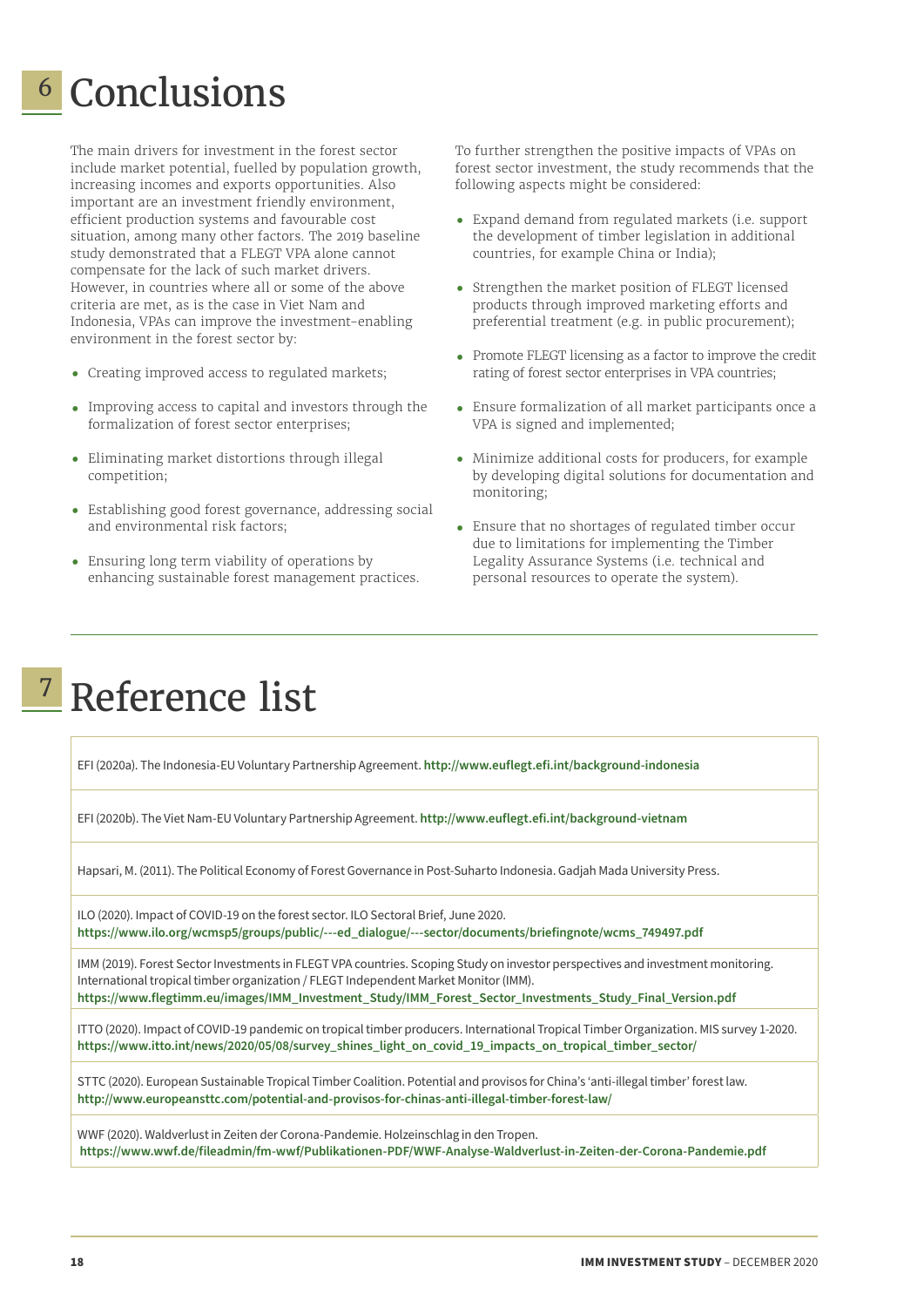## <span id="page-18-0"></span>Annex

## **8.1 Annex 1: Enterprise questionnaire**

### **Background information**

**1. Name of company:** 

**2. Year starting business:** 

**3. Name of interviewee:** 

**4. Contact:** 

#### **5. Position in company:**

#### **6. Sub-sector (tick box)**

| forestry | wood industry $ _{\text{pulp/paper}}$ | furniture |
|----------|---------------------------------------|-----------|
|          |                                       |           |

#### **7. Type of capitalization (tick box)**

| State | <b>National private</b> | Foreign  | Other     |
|-------|-------------------------|----------|-----------|
| owned |                         | invested | (explain) |
|       |                         |          |           |

#### **8. Employees 2019 (Full time / part time)**

|             | <b>Full time</b> | Part time |
|-------------|------------------|-----------|
| N employees |                  |           |

#### **10. Main products (list three main products)**

### **11. Main markets**

| Market   | % share of sales Destination |                            |  |
|----------|------------------------------|----------------------------|--|
| Export   |                              | Countries:                 |  |
| Domestic |                              | Consuming sectors/clients: |  |

#### **12. How well do you know the FLEGT VPA (tick box)?**

| Very well | Ok, but not in<br>detail | A bit, but not enough Not at all |  |
|-----------|--------------------------|----------------------------------|--|
|           |                          |                                  |  |

**9. Turn-over 2019:** 

### **VPA and investment decisions**

#### **13. Major investments since start of business**

| Investment<br>(e.g. machinery, land,) | Size of investment<br>(in local currency) | Type of investment<br>(e.g. starting business,<br>modernization,) | Year of investment |
|---------------------------------------|-------------------------------------------|-------------------------------------------------------------------|--------------------|
|                                       |                                           |                                                                   |                    |
|                                       |                                           |                                                                   |                    |
|                                       |                                           |                                                                   |                    |
|                                       |                                           |                                                                   |                    |

#### **14. When investing in Indonesia's forest sector, what do you perceive as major investment risks?**

|          | Major forest sector investment risk in Indonesia | Is the FLEGT/SVLK mitigating this risk (yes/no)? Explain. |
|----------|--------------------------------------------------|-----------------------------------------------------------|
|          |                                                  |                                                           |
|          |                                                  |                                                           |
|          |                                                  |                                                           |
| $\cdots$ |                                                  |                                                           |
|          |                                                  |                                                           |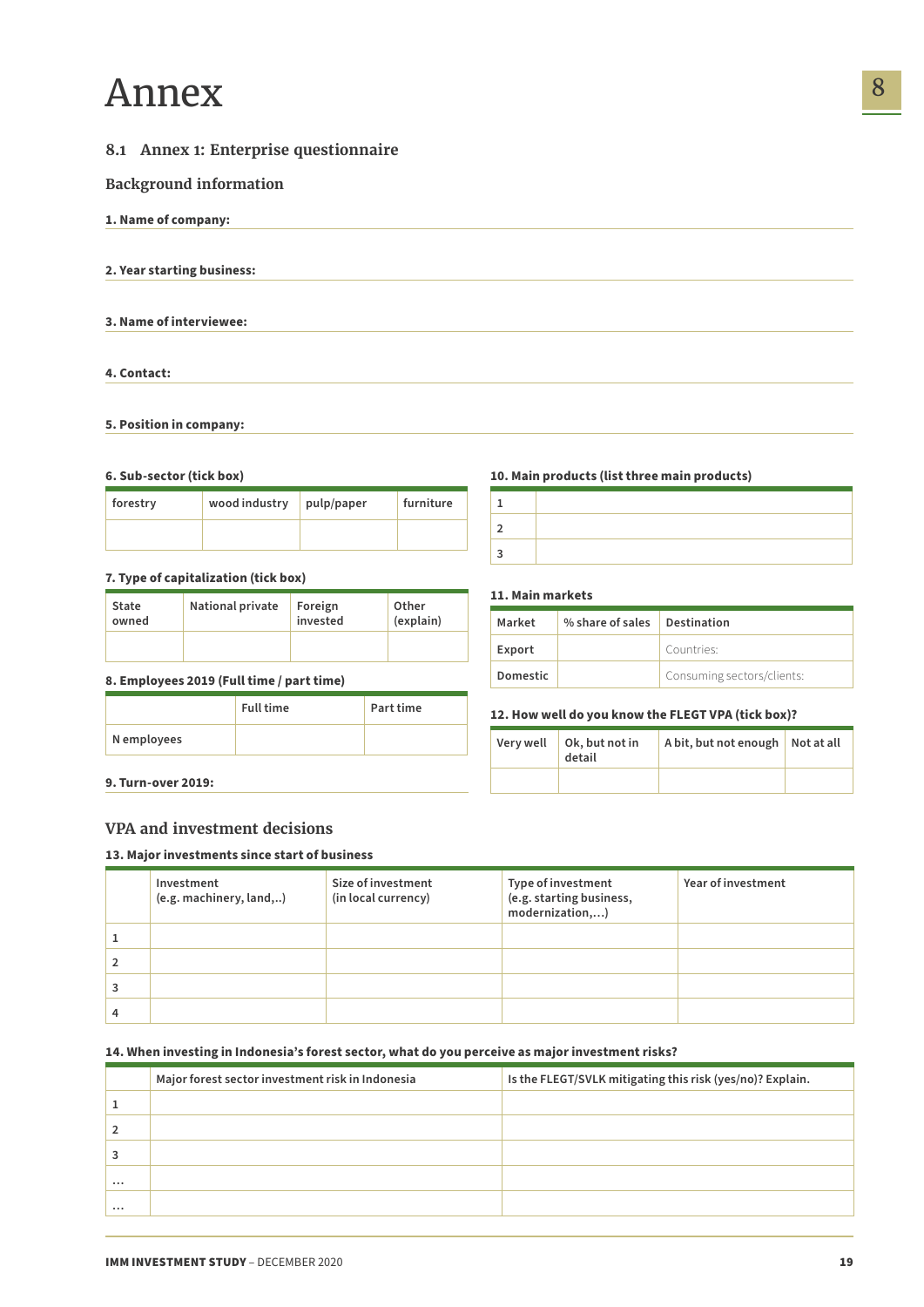#### **15. Has the FLEGT VPA influenced the investment environment of your enterprise (tick box and explain)?**

| Statement                                                                                                                    | Fully agree | Partly agree | Disagree | Don't know | Explain |
|------------------------------------------------------------------------------------------------------------------------------|-------------|--------------|----------|------------|---------|
| The VPA has positively affected market<br>prospects for my enterprise.                                                       |             |              |          |            |         |
| The VPA has positively affected my<br>enterprise's access to capital or investors.                                           |             |              |          |            |         |
| The VPA has positively affected forest sector<br>formality and reduced unfair competition by<br>informal sector.             |             |              |          |            |         |
| The VPA has reduced corruption.                                                                                              |             |              |          |            |         |
| The VPA has improved availability of raw<br>material for my enterprise.                                                      |             |              |          |            |         |
| The VPA has reduced production/factor<br>costs of my enterprise.                                                             |             |              |          |            |         |
| The VPA has had positive impact on<br>recruiting qualified staff.                                                            |             |              |          |            |         |
| The VPA has improved the business support<br>environment for my enterprise (e.g. capacity<br>building, market intelligence). |             |              |          |            |         |
| The VPA has triggered public and<br>international incentives for the forest sector.                                          |             |              |          |            |         |

#### **Crisis resilience: Your business during recent crises and lessons learnt**

**16. Which economic downturns over the past decades did impact your business?**

- **17. Describe impacts (turnover, profit, employees, supply, exports, markets, costs,…); no need to quantify in detail, but explain.**
- **18. How has your company overcome the crises' impacts?**
- **19. Have there been policies in place supporting your enterprise during the crisis or/and reconstruction phase (e.g. stimulus programs, capital access, …)?**
- **20. Has informality and illegality in the forest sector increased during or shortly after the crisis? If yes, describe how it affected your enterprise.**

**Crisis resilience: Your business during current crisis and post-crisis expectations 21. How is the current CoViD crisis impacting your business?**

- **22. Describe impacts (turnover, profit, employees, supply, exports, markets, costs,…); no need to quantify in detail, but explain.**
- **23. Have you postponed investments due to the current crisis?**
- **24. Are there policies in place supporting your enterprise during the crisis or/and reconstruction phase (e.g. stimulus programs, capital access, …)?**

**25. What type of support is required most by your enterprise to overcome crisis' impacts?**

**26. Is informality and illegality in the forest sector increasing in this crisis – describe?**

**27. In your opinion, will the FLEGT VPA process in Indonesia help to mitigate negative crisis impacts?**

**28. To enhance post-crisis forest sector investments, what should be further improved?**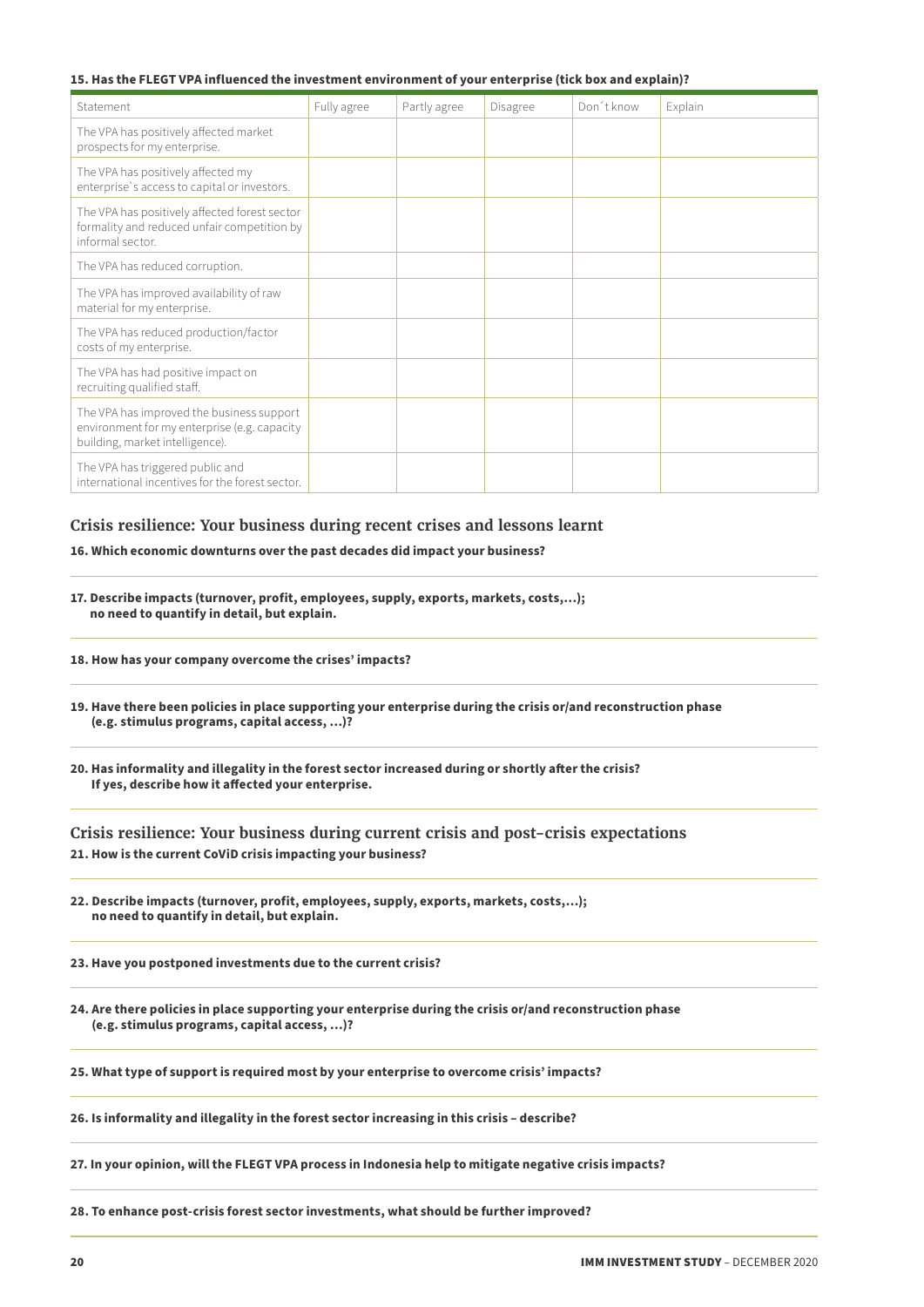## <span id="page-20-0"></span>**8.2 Annex 2: Description of interviewed enterprises and actors**

| Sub-sector                          | Ownership                   | Employees (full and part time) | <b>Export sales</b> | Domestic sales |
|-------------------------------------|-----------------------------|--------------------------------|---------------------|----------------|
| Forestry, wood industry, pulp/paper | State owned                 | 143                            | 0%                  | 100%           |
| Wood industry, furniture            | Other (Joint stock company) | 60                             | $0\%$               | 100%           |
| Forestry                            | State owned                 | 297                            | 0%                  | 100%           |
| Wood industry                       | National private            | 405                            | 40%                 | 60%            |
| Forestry                            | State owned                 | 237                            | $0\%$               | 100%           |
| Pulp/paper                          | National private            | 86                             | 100%                | $0\%$          |
| Furniture                           | National private            | 170                            | 100%                | 0%             |
| Forestry, pulp/paper, furniture     | National private            | 329                            | 93%                 | 7%             |
| Forestry, wood industry, pulp/paper | State owned                 | 230                            | 95%                 | 5%             |
| Forestry                            | State owned                 | 54                             | $0\%$               | 100%           |

**Table 5: Enterprise sample Viet Nam.**

| Sub-sector              | Ownership                               | Employees (full and part time) | <b>Export sales</b> | <b>Domestic sales</b> |
|-------------------------|-----------------------------------------|--------------------------------|---------------------|-----------------------|
| Wood industry           | National private                        | 3,000                          | 90%                 | 10%                   |
| Furniture               | National private                        | 200                            | 100%                | $0\%$                 |
| Furniture               | National private                        | 1,200                          | 100%                | $0\%$                 |
| Forestry                | Joint Venture                           | 144                            | $0\%$               | 100%                  |
| Wood industry           | National private                        | 1,300                          | 100%                | $0\%$                 |
| Forestry                | National private                        | 148                            | 0%                  | 100%                  |
| Forestry, Wood industry | National private                        | 3,376                          | 90%                 | 10%                   |
| Wood industry           | National private                        | 900                            | 95%                 | 5%                    |
| Pulp and paper          | National private<br>(publically listed) | 12,000                         | 50%                 | 50%                   |
| Pulp and paper          | Foreign invested                        | 900                            | 65%                 | 35%                   |
|                         |                                         |                                |                     |                       |

**Table 6: Enterprise sample Indonesia.**

| Country   | <b>Institutions</b>                                                                                                                                            |
|-----------|----------------------------------------------------------------------------------------------------------------------------------------------------------------|
| Viet Nam  | University of Hué<br>German Technical Cooperation (GIZ)<br>Swiss Import Promotion Program (SIPPO)                                                              |
| Indonesia | Ministry of Environment and Forests<br>Indonesian Forest Entrepreneurs Association/Asosiasi Pengusaha Hutan Indonesia (APHI)<br>Kaoem Telapak (Indonesian NGO) |

**Table 7: Institutional actors interviewed for Viet Nam and Indonesia.**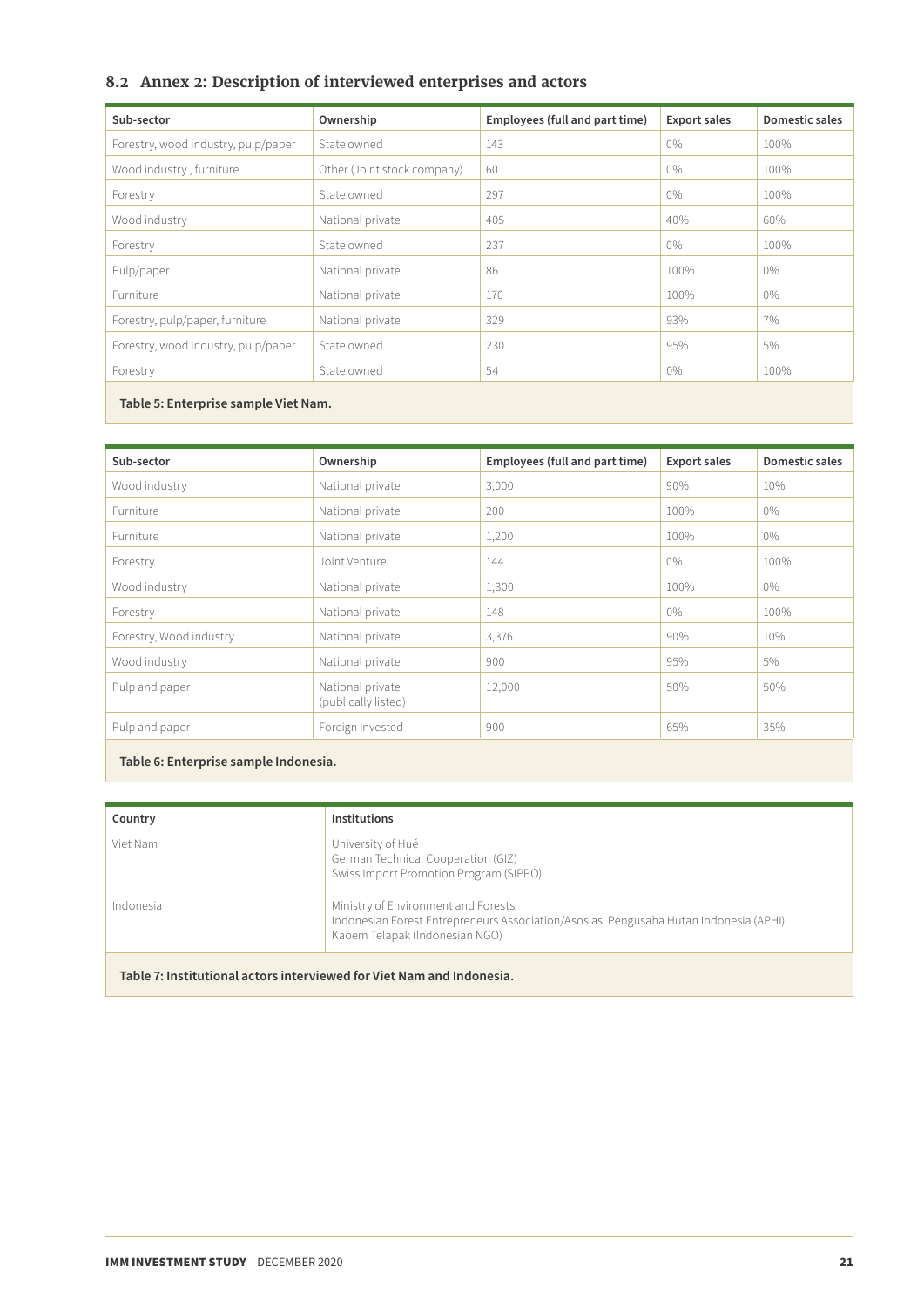## <span id="page-21-0"></span>**8.3 Annex 3: Wood products trade and consumption Viet Nam and Indonesia**



**Imports of industrial roundwood and primary wood products Viet Nam** 



**Exports of industrial roundwood and primary wood products Viet Nam** 



**Exports of industrial roundwood**

**and primary wood products Indonesia**



**Figure 10: Consumption and trade of wood products in Viet Nam and Indonesia.** *Source: FAO ForestryStat, UN Comtrade database*

**Imports of industrial roundwood**

**Production of industrial roundwood and primary wood products Indonesia**

2017 2018 2019

 2014 

Wood pulp (t)  $\blacksquare$  Wood based panels (m<sup>3</sup>)

Industrial Roundwood (m<sup>3</sup>)  $\Box$  Sawnwood (m<sup>3</sup>)

**and primary wood products Indonesia**

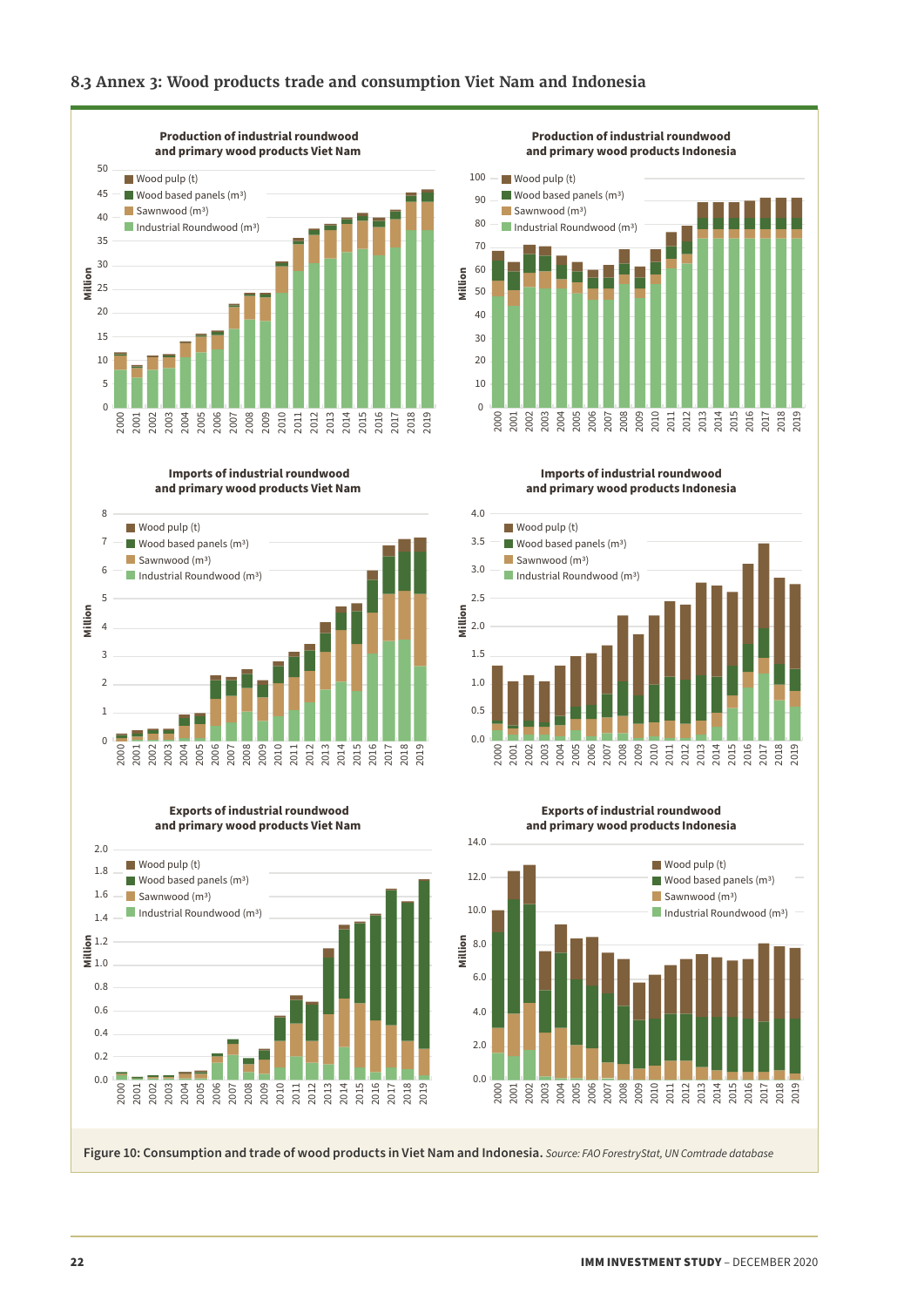